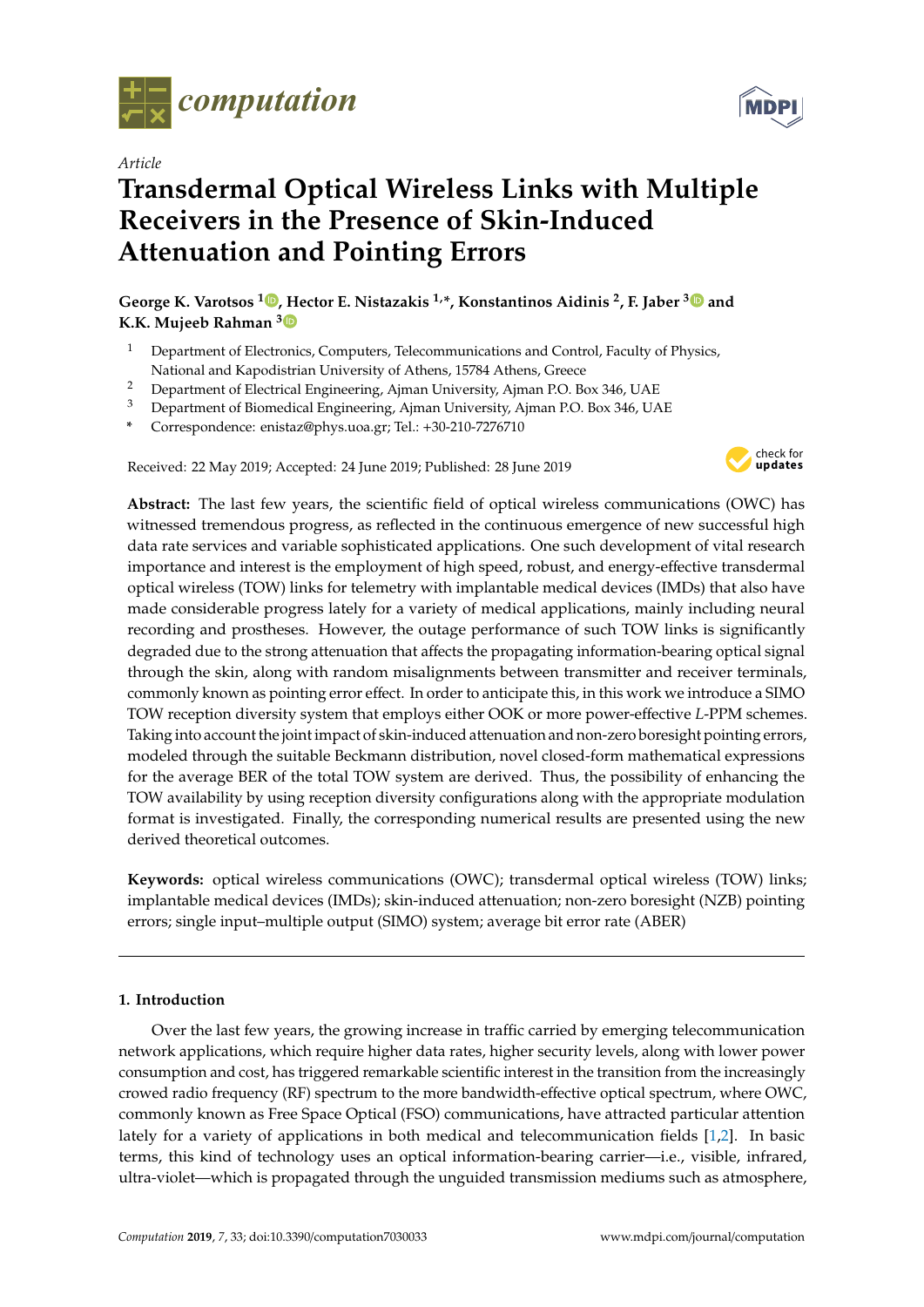space, seawater, or skin, in order to transmit the information signal from one end to another. Indeed, FSO links use either Lasers or LEDs (light emitting diodes) at the transmitter's side and photo-detectors at the receiver, in order to detect the propagating optical beam. In fact, by modulating the intensity and/or the phase of light waves traversing atmosphere, space, seawater, or even biological tissues, the FSO links can reliably transmit huge amounts of data. FSO systems have concrete advantages in comparison with their RF counterparts, mainly due to their operation at optical wavelengths. In fact, by increasing the carrier frequency from RF to that of optical waves, the information capacity is increased by many orders of magnitude. Thus, FSO can establish ultra-high bit rate wireless links. Furthermore, FSO systems can offer higher security level because of the very narrow laser beam that carries the information, which makes undetected interception difficult. Additionally, considering that FSO terminals are more compact and less heavy, FSO systems can be installed rapidly with low installation and operational cost. Moreover, they operate with lower power consumption in the unlicensed optical spectrum, while they are practically immune to multi-path dispersion and electromagnetic interference (EMI) [3–13].

By focusing on medical applications with IMDs that have made also notable advances lately in commercial and research field, FSO, in terms of TOW, is a prime candidate for effective high bandwidth transdermal communication, such as recording signals from in-body devices and actuating these devices from extra-body signals [14–17]. Nowadays, the common modalities used for transcutaneous communication are based on RF, acoustic wave, conductive, or electrical induction [9], and therefore, this kind of communication is realized by various conventional methods such as percutaneous wires, ultrasound or ultra-wide band (UWB) technology. Among them, percutaneous wires have a larger bandwidth and lower power consumption but physically traversing human skin increases the possibility of infection. Alternatively, an ultrasonic acoustic link has been used as a means of telemetry for cochlear implants, but utilizes piezoelectric materials that are not ideal for an IMD, due to high driving voltages [18]. On the other hand, wireless RF, which is a mature technology, is currently used in most implantable systems [19]. Indeed, RF telemetry has been used for diverse applications, including neuromuscular stimulators [17], commercial implantable cardioverter defibrillators and commercial cochlear implants for many years, while also neural microelectrode recording systems with integrated RF systems are being developed [20–22]. Current transdermal RF systems have been shown to achieve data rates up to several Mbps [20]. However, although a high-speed RF has been recently reported as being capable of transmitting data at 24 Mbps [23], it still requires a large amount of power consumption, ca. 30 mW. Additionally, transdermal RF systems cannot usually cover a sufficient bandwidth, since RF bandwidth is highly regulated. Indeed, the only available RF bands that could be used for high capacity wireless links are increasingly crowded, because of commonly used protocols and applications such as 802.11, Bluetooth, and others. Moreover, RF transdermal links are highly vulnerable to EMI, and thus, susceptible to interference from other RF emitters and devices. It becomes now evident that exploiting the above-mentioned distinct advantages of FSO communication, TOW technology is a very promising alternative to all these conventional methods. Indeed, considering mainly the high data rates they provide (above 20 Mbps rate which is the threshold to satisfy anticipated needs [24], especially with regard to neural recording [25–27]), their extremely high immunity to external interference along with their operation with low power consumption (of the 10 mW target [24]), TOW transmissions can meet easily the essential requirements of transdermal high-data-rate communication, including wireless operation, i.e., no wires traversing skin that could increase the possibility of infection and discomfort, high noise immunity to ensure operational independence of the ambient environment and operation with low-power consumption for the internal device to extend the longevity of the implant [14], which sometimes is strongly associated with patient's longevity.

However, the widespread deployment of TOW technology is significantly hampered by several performance-degrading factors that mainly arise from the variable characteristics and the nature of the skin as a transmission medium. Skin is a complex, multilayer, highly anisotropic biological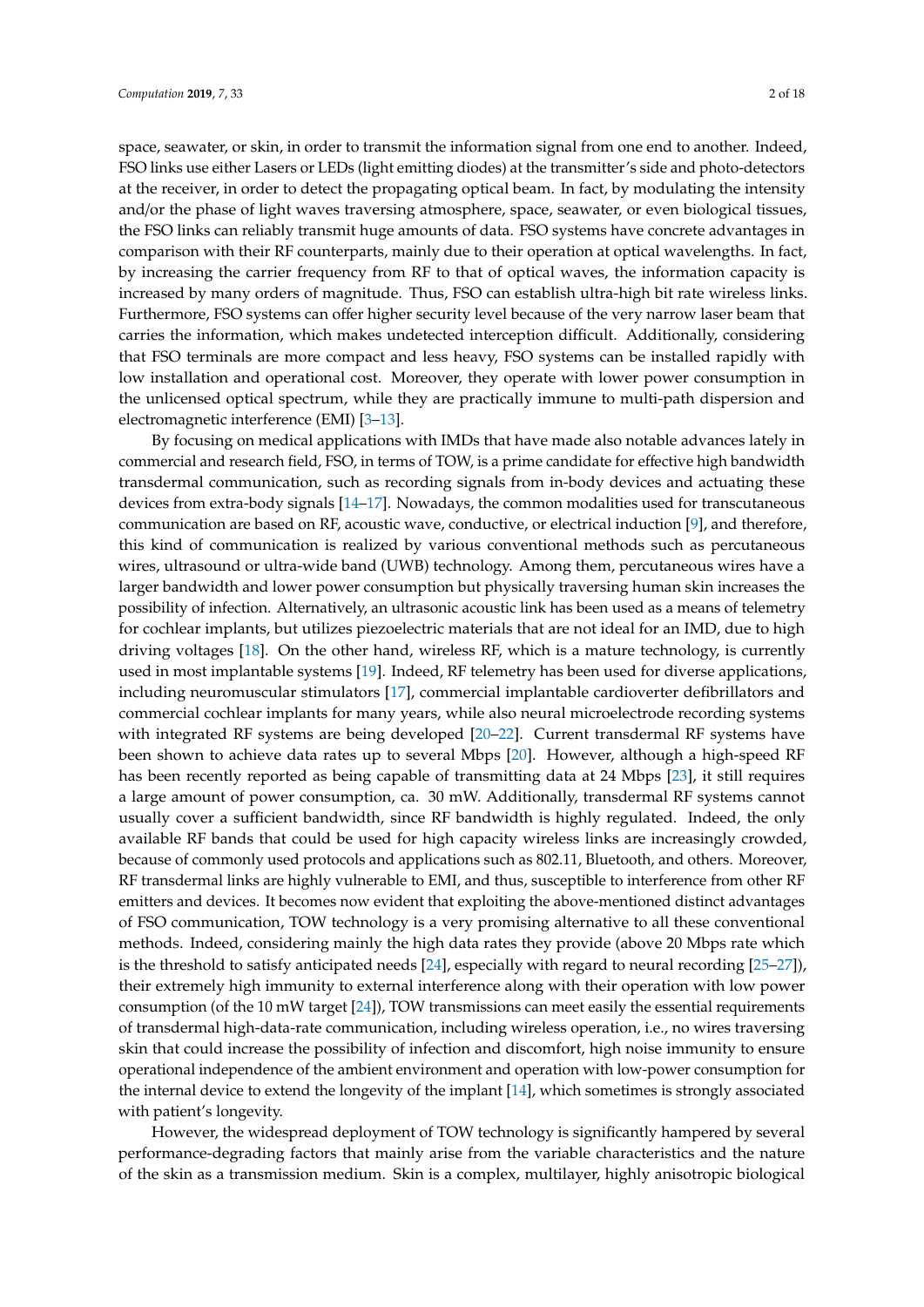entity—composed mainly of dermis, epidermis, and hypodermis—which entail many and different structural components such as cells, corpuscles, blood vessels, nerve endings, glands, muscles, and hair follicles. Consequently, light incident on skin is reflected, scattered, and absorbed by all its structural constituents that depend strongly on variable conditions and characteristics such as skin's thickness, tissues' heterogeneities, as well as different topology, region, race, gender, and race [28]. This leads to an important skin-induced loss in optical signal power, and hence, to a spatially broadened power distribution at the receiver, alike [29]. Specifically, photon absorption arise primarily from water content or hemoglobin and melanin, and can be minimized within the so-called skin's 'optical window', i.e., with radiation at wavelengths between 600 nm and 1300 nm, while scattering, which is usually the most dominant process, happens mostly into the direction of photon travel, and thus, a highly forward-directed scattering occurs [30]. Due to the strong scattering induced by thick tissue, photons arrive in a very anisotropic pattern at the receiver and the power distribution is widely broadened, and as a result, a large photodiode should be used to collect the scattered photons [29]. However, larger size photodiodes not only lead to a limited bandwidth, and thus, to a lower link speed but also generate a greater input-referred noise [9,29,31]. Additionally, many commercially available emitters and photodiodes are optimized for operation in skin's 'optical window' range, as is the same wavelength range used for many fiber optics or free-air applications [32]. Nevertheless, this skin-induced attenuation described above remains a major concern in TOW communication since even for the highest tissue transmittance, i.e., for wavelengths between 800 nm and 1300 nm, only 10% to 30% of incident optical power is transmitted through skin of typical thickness, i.e., 2 mm to 6 mm, when the emitter and the detector are aligned [33–35]. Considering also the pointing errors due to unavoidable misalignments between transmitter and receiver terminals that is also an effect of primary concern in TOW communication, as well as in the wider FSO communication, the performance and availability of TOW transmissions is further degraded [2,4,7,36–39].

In view of the above improving communication with IMDs still remains a critical research issue due to the limitations including power loss, misalignment-induced fading, and the simultaneous need for very high data rates [40]. Thus, several works have been published by different research organizations around the world concerning optical transdermal transmission of data. In short, the feasibility of establishing TOW links has been experimentally verified in [14,28,29,31]. Specifically, in [28], it has been shown that FSO is an attractive solution in medical applications, in terms of TOW communication, because of its low power consumption that is of order of  $\mu$ W or below 10 mw for very high data rates contrary to that of some tens of mW that their current RF counterparts require. Next, in [14] the concept of a "Medical Spectral Window", commonly known as skin's'optical window' mentioned above, has been experimentally proven. Within this wavelength region, optical radiation is least attenuated traversing human skin, and therefore, the propagating light experiences its maximum depth of penetration, penetrating into tissue as much as several centimeters [14,30,32,33,35]. Additionally, by using a vertical cavity surface emitting laser (VCSEL) with 850 nm wavelength very effective TOW experimental links have been reported in [19,29,35]. More precisely, in [35], data rates up to 16 Mbps have been achieved through a skin thickness of 4 mm with a bit error rate (BER) of order of  $10^{-9}$ and misalignment between transmitter and receiver terminals of 2 mm, while consuming a power of 10 mW. In [19], a TOW link capable of transmitting data at 50 Mbps through sufficiently thick tissue, i.e., 2–6 mm, with a BER below  $1 \times 10^{-5}$  and power consumption as low as 1.1 mW to 6.4 mW respectively, considering 2 mm misalignment between terminals, while in [29] in vivo tests performed on an anesthetized sheep demonstrated transmitting data at 100 Mbps with a BER below 2  $\times$  10<sup>-7</sup>, consuming only 2.1 mW of electrical power. With regard to pointing errors, in the majority of works concerning TOW communications, this effect has been either considered as a negligible one or it has been described by deterministic models, which are less suitable for the description of such random misalignment-induced irradiance fades [14,19,29,31].

Recently, in [36–38], the authors considered the stochastic nature of a TOW link and derived closed-form expressions for the average signal-to-noise-ratio (SNR) and its outage performance,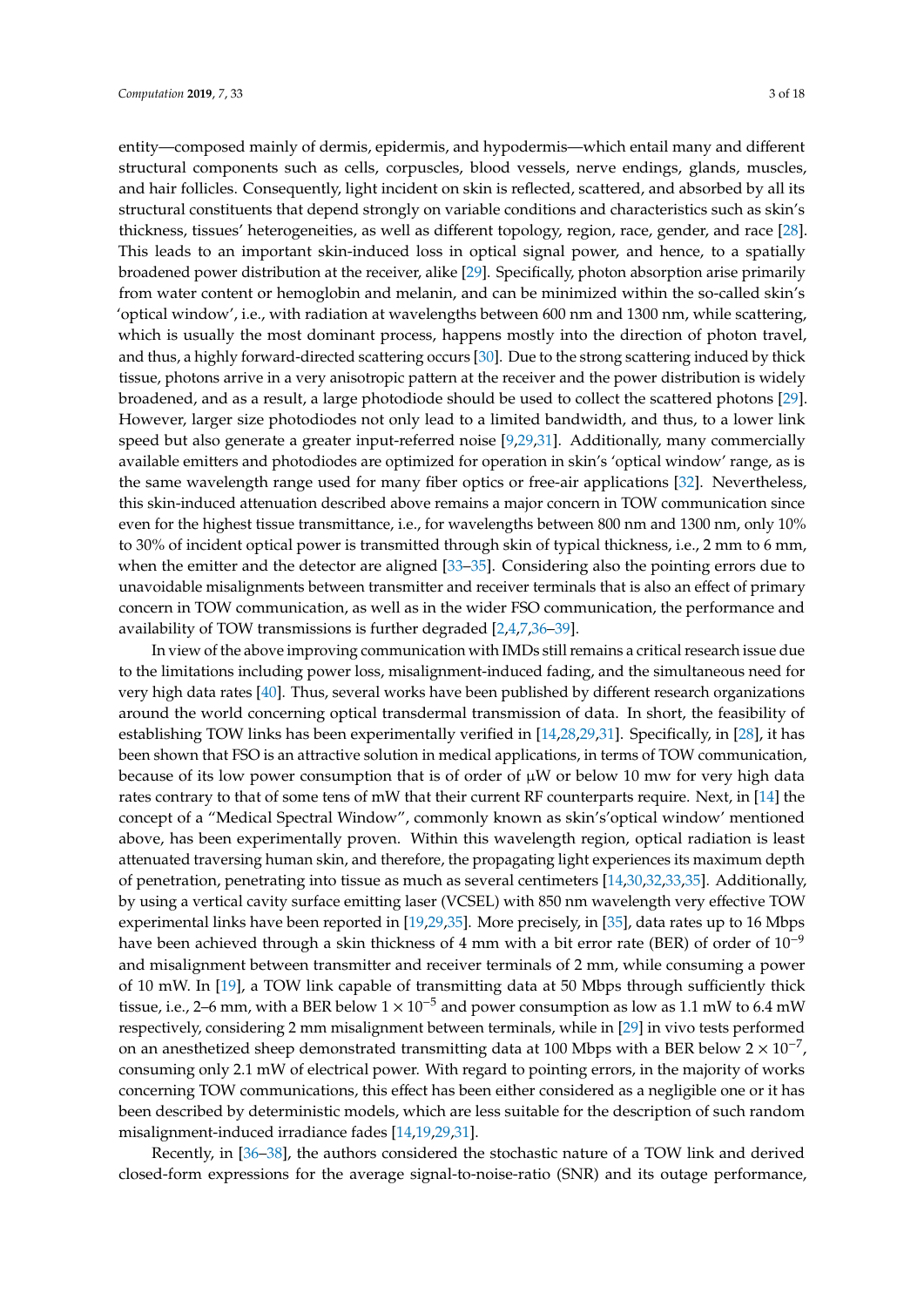in terms of outage probability metric. In basic terms, they demonstrated that pointing errors can degrade the TOW performance by more than 10%. However, in the latter works, the stochastic nature of misalignment due to the relative motion between the transmitter and the receiver terminals is modeled by the commonly used model that has been proposed in [7] for outdoor FSO communication links, which takes into account the jitter but ignores the non-zero boresight displacement. Indeed, pointing errors consist of two components, i.e., boresight and jitter. The former is the fixed displacement between the beam and the detector center, while the latter is the random offset of the beam center at detector plane [41]. Thus, we should use a more generalized and practical pointing error model, commonly known as nonzero boresight (NZB) pointing error model, where apart from the effect of beam width, detector size, and different jitters for the elevation and horizontal displacement, the effects of NZB errors are also taken into consideration [42]. For the sake of clarity, this boresight displacement must be necessarily always considered at the receiver side when more than one detector aperture is employed, since each laser can be strictly aligned with only one receive aperture. Hence, there is an inherent boresight displacement that depends on the spacing among receiver detectors, due to the different distances from the specific detector aperture that determines the alignment point [41].

Nevertheless, NZB pointing errors had never been examined in TOW literature, just as no method had been proposed in order to enhance the TOW outage performance and availability. Only, very recently, authors demonstrated for the first time, in [39], that a diversity method—i.e., in space, in time, or in wavelength—is an effective technique to enhance the outage performance of a typical TOW in terms of outage probability metric, by considering the joint impact of both attenuation-induced fading and misalignment-induced fading with NZB, modeled by the accurate Beckmann distribution [3,41–46]. In basic terms, diversity refers to the consideration of multiple copies of the propagated signals in an attempt to overcome a poor transmission media state so as to reinforce the communication link's availability and robustness. Diversity can be realized either in space, in time or in wavelength [3,4,47–51]. Considering spatial diversity [47,50], an FSO system employs multiple transmitters and/or receivers at different places that transmit and receive copies from the same information-bearing signal, resulting in an enhanced error performance. Through time diversity [49,52,53], an FSO system employs a single transmitter-receiver pair, but the signal is retransmitted at different time slots. Finally, assuming wavelength diversity [49,54], an FSO system uses a composite transmitter, and thus, copies of the same signal are transmitted at the same time at different wavelengths towards a number of receivers [51].

It becomes clear that via diversity an initial single input-single output (SISO) FSO link is transformed into a more performance effective, by means of error rate and availability, single input-multiple output (SIMO), multiple input-single output (MISO), or multiple input-multiple output (MIMO) FSO system. Additionally, to the best of the authors' knowledge, in previous works related to TOW communication, only the simplest, but not always efficient enough, intensity modulation/direct detection (IM/DD) with on-off keying (OOK) modulation formats have been investigated. Although OOK is the most widely used modulation scheme in FSO area mainly due to its simplicity, when it is operating under fading conditions the detector threshold must be estimated and adopted by appropriate means, according to the variable channel states. This drawback can be circumvented via Pulse Position Modulation (PPM), which outperforms OOK in power efficiency [3,55–57]. The latter happens at the expense of higher complexity and lower spectral efficiency, which is however, of minor importance considering the huge, in any case, available optical modulation bandwidth. Moreover, to the best of our knowledge, TOW links have been evaluated only in terms of instantaneous BER, when the reality is that the average bit error rate (ABER) metric is recommended in order to be able to draw meaningful conclusions for their reliability.

Motivated by these facts, a key novelty in this work is the estimation of the ABER performance of a SIMO TOW system that may employ apart from OOK, *L*-PPM modulation format alike, under the joint impact of skin-induced attenuation and pointing errors with non-zero boresight. It should be highlighted here that in previous published works concerning FSO, receiver's diversity in terms of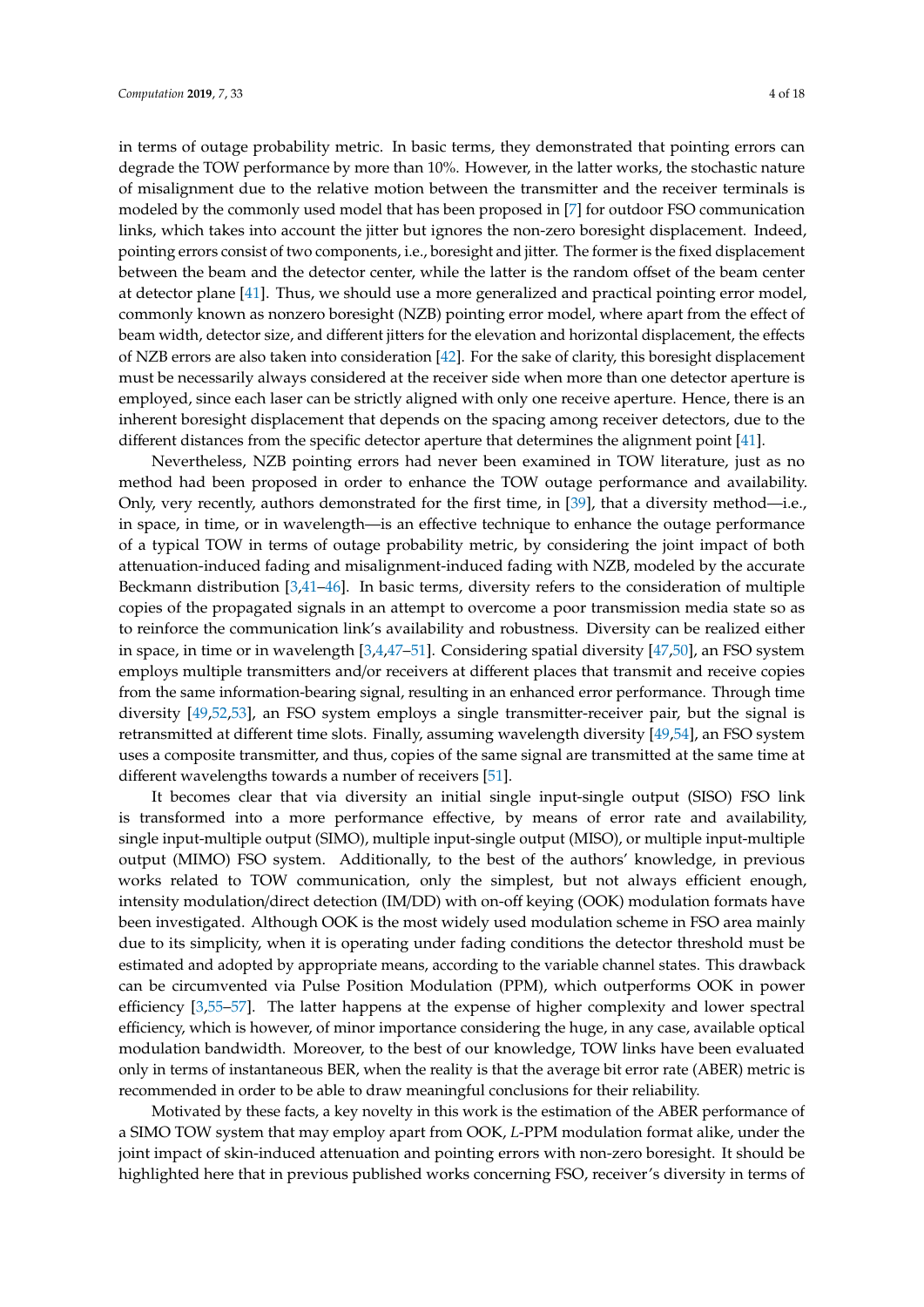SIMO configurations have been used in order to enhance the performance of a terrestrial, outdoor FSO communication link, and thus, random atmospheric channel's impairments have been addressed, such as atmospheric turbulence-induced signal's fading [2,4,46], while in [2] *L*-PPM signaling technique has been proposed in order to achieve further such performance enhancements. However, for a TOW link which is investigated in this work, there is an essential difference concerning the nature of the transmission medium. In this work, the transmission medium is biological tissue instead of atmosphere. In fact, the examined channel is the skin which is totally different and more complex for the optical signal in comparison with atmosphere. Thus, apart from non-zero boresight pointing errors which arise from random movements between transmitter and receiver terminals, skin-induced attenuation that experiences the information-bearing optical signal is now considered, while atmospheric turbulence is obviously neglected. In short, although SIMO and *L*-PPM techniques have been also considered in outdoor FSO communications, this is the first time that both techniques are applied this way in the biomedical and transdermal communication systems where the requirements for very low energy consumption and negligible biological effects must be fully met. Thus, motivated and inspired by our previous works in outdoor FSO [2,4,46], in the current work we introduce, for the first time ever, SIMO with *L*-PPM in an entirely different field of optical wireless communications—i.e., transdermal optical communications with medical implants—as an attempt to enhance the outage probability of such systems. Thus, the scope of this work is to outbalance the negative side-effects of this joint impact by introducing *L*-PPM SIMO TOW configurations. Therefore, an ABER analysis is presented and novel closed-form mathematical expressions are derived for its estimation. In this context, a performance comparison in terms of ABER between SISO and SIMO TOW configurations with either OOK or *L*-PPM formats is performed, as an attempt to reveal possible significant ABER performance enhancements and/ or IMD's lower power consumption achievements that stem from the selection of proper SIMO *L*-PPM TOW system configurations.

#### **2. System Model**

#### *2.1. Signal Model*

The TOW system under consideration consists of three fundamental components, i.e., the out-of-body unit, the skin channel and the *M* in-body unit(s). In this respect, the system employs *M* direct TOW links, where the *M* optical signal's copies pass through skin channel once. The whole link appears in Figure 1.



**Figure 1.** Block diagram of the proposed TOW system.

It is assumed that that the external unit consists of a data capturing unit, followed by a digital signal processing (DSP) unit. The former unit converts external stimulations into electrical signals,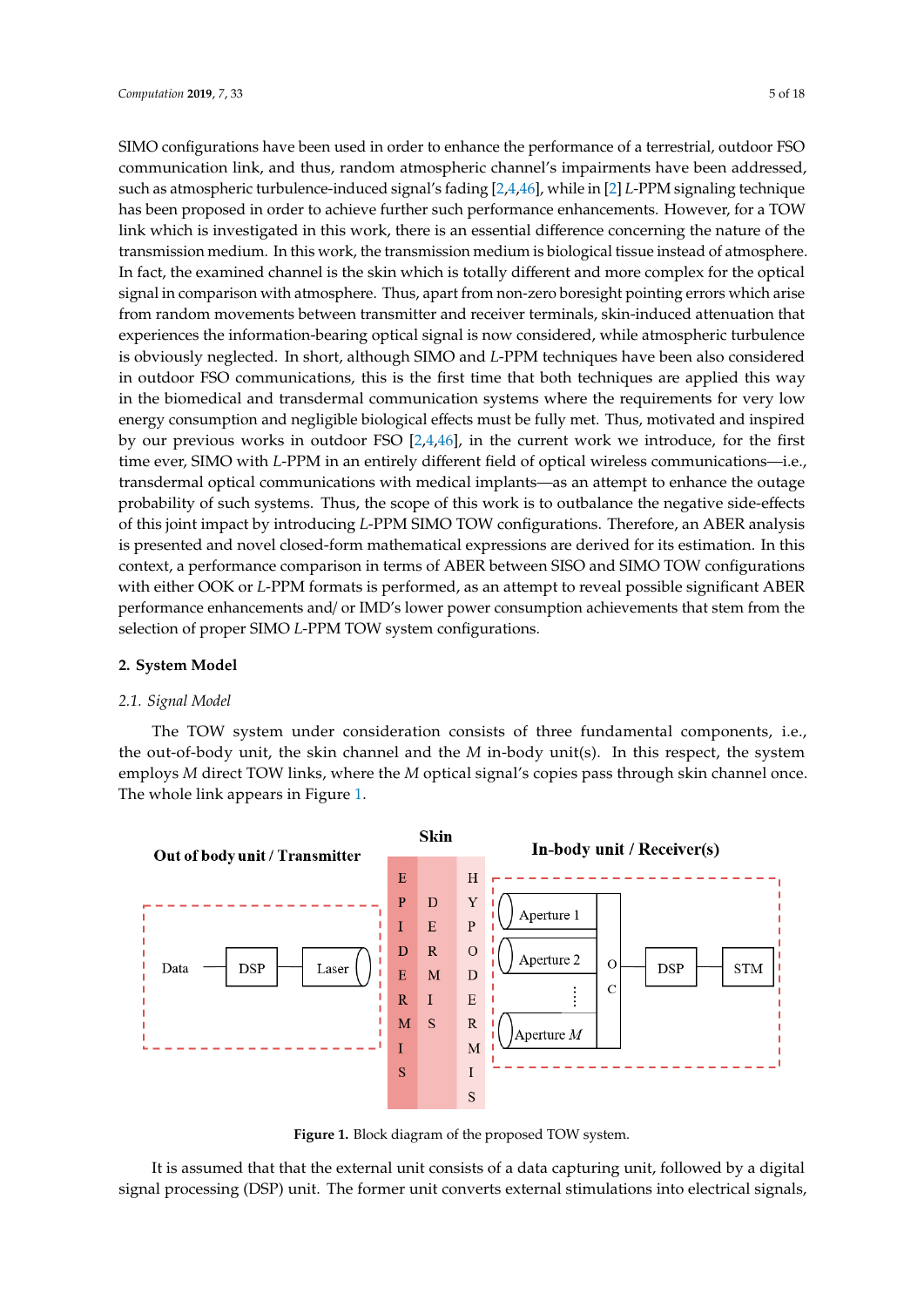while the latter unit performs the processes of digitization and compression of the *M* data copies into OOK, IM/DD, or *L*-PPM modulated signals. These signals are forwarded to the transmitter, which emits *M* data copies of the same part of information towards the internal unit that consists, in turn, of the corresponding receiver(s), DSP unit and the stimulation (STM) unit that eventually stimulates the appropriate nerve. Thus, the internal DSP and STM units are responsible for generating the appropriate stimulations [14,36–39]. In this context, the statistical channel model for the examined TOW system is given as [39]

$$
y_m = \eta_m h_m x + n,\tag{1}
$$

where *y<sup>m</sup>* represents the *m-th* signal copy with *m* = 1, 2,..., *M*, η*<sup>m</sup>* is the effective receiver's photo-current conversion ratio, *x* is the modulated signal, convey over the corresponding *h<sup>m</sup>* channel with additive noise  $n$  that is modeled as a zero-mean complex Gaussian process with variance  $\sigma^2.$ 

The *m-th* channel for the case of the transdermal link can be expressed as [36–39,58]

$$
h_m = h_{l,m} h_{p,m} \tag{2}
$$

where *hl,m* stands for the deterministic channel coefficient due to the propagation losses of the *m-th* channel though the skin and *hp,m* represents the corresponding stochastic process that models the geometric spread due to the presence of pointing errors. The former deterministic term is expressed as [36–39]

$$
h_{l,m} = \exp\left[-\frac{1}{2}\alpha(\lambda_m)\delta_m\right],\tag{3}
$$

where  $\delta_m$  is the total dermis thickness of the *m*-th channel and  $\alpha(\lambda_m)$  is the corresponding skin attenuation coefficient in the corresponding operational wavelength  $\lambda_{m}$ . More specifically, the term skin refers to the complex biological structure that consists of three basic layers, i.e., stratum corneum, epidermis and dermis, with transmitter and receiver terminals being in contact with the epidermal and the adipose side of skin [28]. Thus, their distance can be accurately approximated by skin's thickness while the parameter *hl,m* expresses the skin-induced attenuation of the propagated optical signal through the *m-th* transdermal path. The wavelength dependent value of  $\alpha(\lambda_m)$ , depends also on the optical properties of the skin and for values between 400 nm and 1800 nm is obtained as [37–39]

$$
\alpha(\lambda_m) = \sum_{i=1}^{8} a_i \exp\left[-\left(\frac{\lambda_m - b_i}{c_i}\right)^2\right],\tag{4}
$$

where  $\lambda_m$  values are expressed in nm and the values of  $a_i$ ,  $b_i$  and  $c_i$ , with  $i = 1, 2...$ , 8, are given in the following table as [37,38].

#### *2.2. Generalized Pointing Errors Model with Non-Zero Boresight*

Principally, pointing errors include the random beam offset and the fixed displacement between the beam and detector—i.e., the jitter and the boresight component—respectively [41]. Hence, when a Gaussian beam propagates through distance δ*m* from the transmitter to a circular detector with aperture radius *rm*, the fraction of the collected power at receiver can be approximated as [42]

$$
h_p(R_m, \delta_m) \approx A_{0,m} \exp\left(-\frac{2R_m^2}{w_{eq,m}^2}\right), \quad R_m \ge 0,
$$
\n<sup>(5)</sup>

where *weq,m* represents the equivalent beam radius in the *m-th* receiver aperture which is given as  $w_{eq,m}=\left[\sqrt{\pi}\mathrm{erf}(v_m)w_{\delta,m}^2/2v_m\exp(-v_m^2)\right]^{1/2}$ , with  $v_m=\sqrt{\pi}r_m/\sqrt{2}w_{\delta,m}$  and  $erf(.)$  denotes the error function [59], (8.250.1). Additionally, in TOW links the parameter  $w_{\delta,m} = \delta_m \tan(\theta_m/2)$ , stands for the *m-th* beam waist on the receiver plane at distance  $\delta_m$  from the transmitter [36–39], with  $\theta_m$  being the corresponding divergence angle. Furthermore,  $A_{0,m} = erf^2(v_m)$  is the fraction of the collected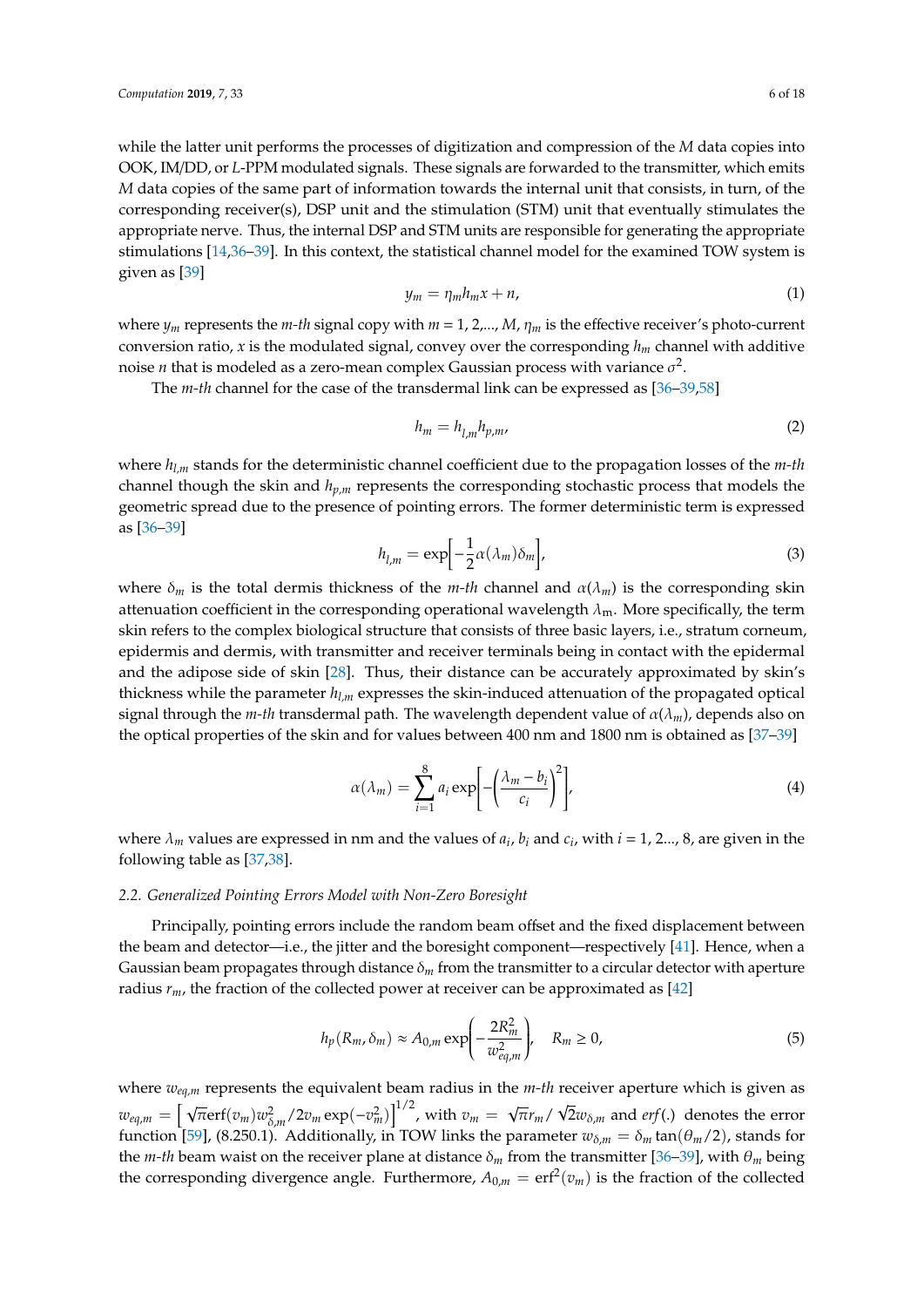power at *r<sup>m</sup>* = 0 [7,42]. Moreover, *R<sup>m</sup>* is the radial displacement at the *m-th* receiver that is expressed as  $R_m =$  $\begin{array}{c} \hline \end{array}$ *R*<sub>*y,m*</sub>, representing the displacements located along the horizontal and elevation axes at the detector → *Rm*  $=\sqrt{R_{x,m}^2+R_{y,m}^2}$  where  $\vec{R}_m = [R_{x,m}, R_{y,m}]^T$  is the radial displacement vector with  $R_{x,m}$ , plane, respectively. These variables are considered as nonzero mean Gaussian distributed random variables, i.e.,  $R_{x,m} \sim N(\mu_{x,m}, \sigma_{x,m}^2)$ ,  $R_{y,m} \sim N(\mu_{y,m}, \sigma_{y,m}^2)$  where  $\mu_{x,m}$ ,  $\mu_{y,m}$ , denote their mean values and  $\sigma_{x,m}$ ,  $\sigma_{y,m}$ , the jitters for horizontal and elevation displacements, respectively [42]. Here, it should be clearly outlined that the approximation in (5) is accurate enough for  $w_{\delta,m}/r_m > 6$ , which is satisfied in typical FSO systems.

Hence, a generalized statistical model which can accurately emulate the pointing errors effect considering the beam width, the detector size, the different jitter for the elevation and the horizontal displacements and the NZB error, is Beckmann's model with the following probability density function (PDF) [58],

$$
f_{R,m}(R_m) = \frac{R_m}{2\pi\sigma_{x,m}\sigma_{y,m}} \times \int_{0}^{2\pi} \exp\left[-\frac{(R_m \cos\varphi_m - \mu_{x,m})^2}{2\sigma_{x,m}^2} - \frac{(R \sin\varphi_m - \mu_y)^2}{2\sigma_y^2}\right] d\varphi_m,
$$
(6)

where  $\varphi_m$  stands for the transmit divergence angle, which denotes the increase in beam radius with distance from the transmitter [42].

According to the analysis performed in [42], the Beckmann's distribution in (6) can be accurately approximated and simplified through the following modified Rayleigh distribution [42]

$$
f_{R,m}(R_m) = \frac{R_m}{\sigma_{\text{mod},m}^2} \exp\left(-\frac{R_m^2}{2\sigma_{\text{mod},m}^2}\right), \quad R_m \ge 0,
$$
 (7)

where the modified jitter is expressed as [3,46]

$$
\sigma_{\text{mod},m}^{2} = \left(\frac{3\mu_{x,m}^{2}\sigma_{x,m}^{4} + 3\mu_{y,m}^{2}\sigma_{y,m}^{4} + \sigma_{x,m}^{6} + \sigma_{y,m}^{6}}{2}\right)^{1/3}.
$$
\n(8)

Consequently, the PDF for  $h_{p,m}$  is approximated as [3,46]

$$
f_{h_{p,m}}(h_{p,m}) = \frac{\psi_m^2 g_m^{-\psi_m^2}}{A_{0,m}^{\psi_m^2}} h_{p,m}^{\psi_m^2 - 1}, \ 0 \le h_{p,m} \le g_m A_{0,m}, \tag{9}
$$

where in each link it holds that  $\psi_m = w_{eq,m}/2\sigma_{mod,m}$ , with  $\psi_{x,m} = w_{eq,m}/2\sigma_{x,m}$ ,  $\psi_{y,m} = w_{eq,m}/2\sigma_{y,m}$ and  $g_m = \exp\left(\frac{1}{\sqrt{b^2}}\right)$  $\frac{1}{\psi_m^2} - \frac{1}{2\psi_s^2}$  $\frac{1}{2\psi_{x,m}^2} - \frac{1}{2\psi_{y}^2}$  $\frac{1}{2\psi_{y,m}^2} - \frac{\mu_{x,m}^2}{2\sigma_{x,m}^2\psi}$  $\frac{1}{2\sigma_{x,m}^2 \psi_{x,m}^2}$  – µ 2 *y*,*m*  $2\sigma_{y,m}^2 \psi_{y,m}^2$ ! [39,41,46,58]. Here, it becomes evident that the impact of pointing errors effect is getting stronger as the value of  $\psi_m$  parameter decreases. Conversely, for very large values of ψ*m*, pointing errors effect can be considered as a negligible one. Moreover, considering independent identical zero mean Gaussian distributions for both elevation and horizontal displacement with  $g_m = 1$ ,  $\mu_{x,m}^2 = 0$ ,  $\mu_{y,m}^2 = 0$ ,  $\sigma_{x,m}^2 = \sigma_{y,m}^2 = \sigma_s^2$ , the generalized PDF for pointing errors with NZB in (9), can be simplified to the one for zero boresight misalignments presented in [7].

#### *2.3. Joint Impact of Skin-Induced Attenuation and NZB Pointing Errors*

Once we obtained the expressions for skin-induced attenuation through the parameter *hl,m* in (3) and misalignment induced fading with NZB the through the parameter *hp,m* in (9) respectively, we can now estimate their combined impact through their product in (2), i.e., through the parameter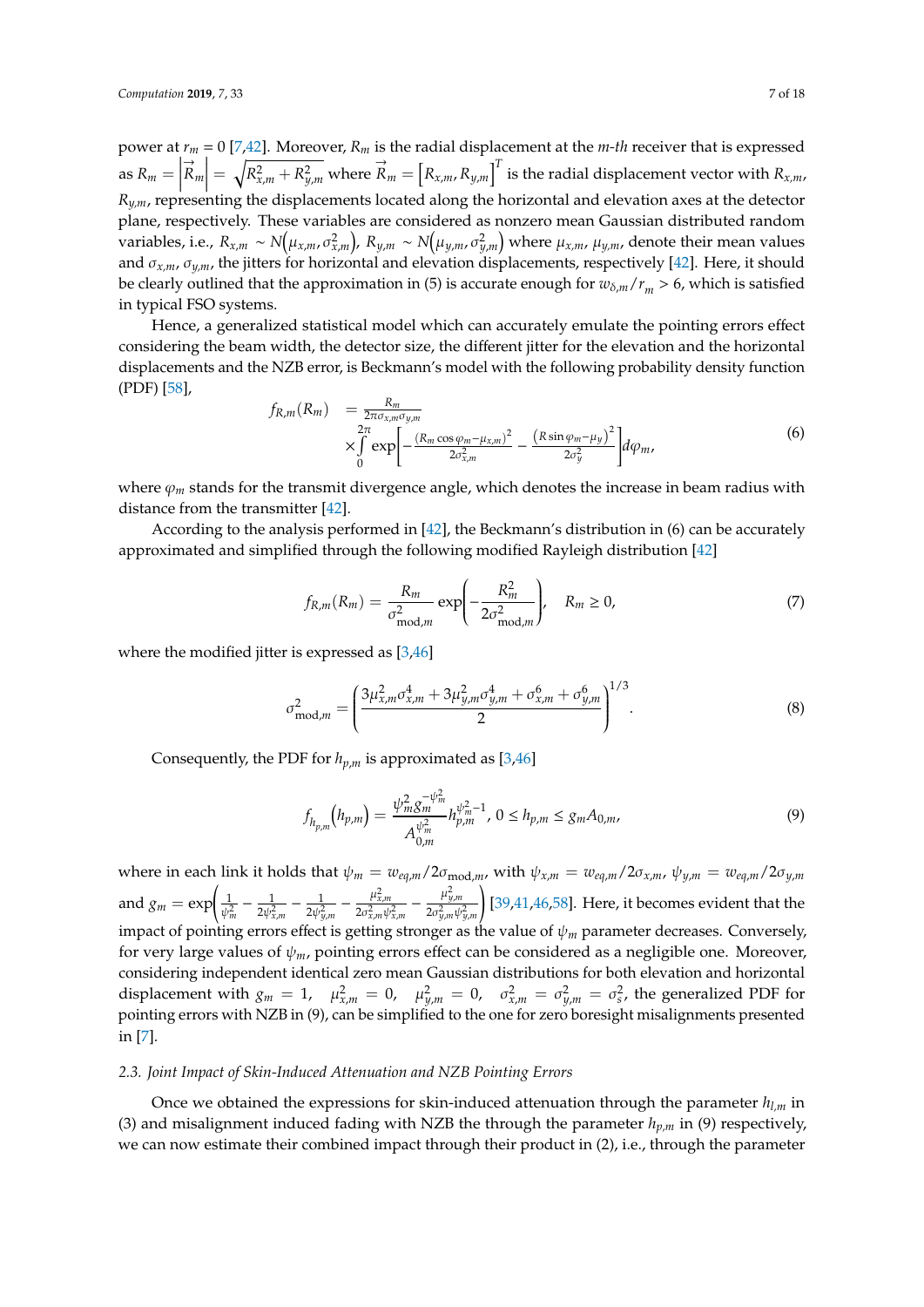*hm*. Indeed, since the parameter *hl,m* is a deterministic one, by both using (2), (3), and (9) and applying a random variable (RV) transformation [60], the joint PDF of the random variable *hm* is obtained as

$$
f_{h_m}(h_m) = \frac{\psi_m^2}{\left(A_{0,m}g_m\right)^{\psi_m^2}h_{l,m}^{\psi_m^2-1}h_m^{-\psi_m^2}}.
$$
\n(10)

Additionally, based on (1)–(3) the instantaneous electrical SNR,  $\gamma$ , is given as [39]

$$
\gamma_m = \frac{\eta_m^2 \exp(-\alpha(\lambda_m)\delta_m) h_{p,m}^2 \overline{P}_S}{N_0},\tag{11}
$$

where  $\widetilde{P}_S$  and  $N_0$  rerpresent the signal and noise optical power spectral density (PSD), respectively.

Since  $E[h_m] = \int_0^\infty$  $\boldsymbol{0}$  $h_m\,f_{h_m}(h_m)$ *dh<sub>m</sub>*, by using (10), the average electrical SNR in the case of TOW links with NZB errors is obtained as [37]

$$
\mu_m = \frac{\eta_m^2 \mathbf{E}^2 [h_m] \widetilde{P}_S}{N_0} = \frac{\eta_m^2 \psi_m^2 A_{0,m}^2 g_m^2 \exp(-\alpha(\lambda_m) \delta_m) \widetilde{P}_S}{(\psi_m^2 + 2) N_0},\tag{12}
$$

while for the zero boresight scenario, the expected electrical SNR, µ*m*,*zero*, is given by setting in (12) that  $g_m = 1$ , while also it holds that  $\mu_{x,m}^2 = 0$ ,  $\quad \mu_{y,m}^2 = 0$ ,  $\quad \sigma_{x,m}^2 = \sigma_{y,m}^2 = \sigma_s^2$ .

More precisely, for SIMO spatial diversity FSO systems the nonzero-boresight electrical SNR could be considered as equal to the zero-boresight scenario only for the simplified SISO configuration, where  $M = 1$ , i.e.,  $\mu_1 = \mu_{1,zero} = \mu$ . This denotes that the positioning of the laser is assumed to be performed in regard to the corresponding photodetector and thus only zero-boresight pointing errors are addressed. On the contrary, when  $M > 1$ , the boresight is equal zero only to one branch, while the others should also deal with nonzero boresight components. Indeed, the laser cannot be simultaneously strictly aligned with all the additional photodiodes as effectively as with the initial one. Hence, NZB pointing errors are emerged for the rest receiver apertures, where lower amount of optical power arrives at their side. Thus, the nonzero boresight consideration through (12) brings about lower electrical SNR values, i.e.,  $\mu_1 < \mu_{1,zero}$  for  $1 < m \le M$  [2]. Consequently, it becomes evident from the above that by estimating the expected value of *hm*, we conclude that the average electrical SNR in the case of TOW links depends strongly on pointing errors effect with or without non-zero boresight components. As we will more clearly see below, this is a very important outcome for the outage performance estimation as a function of the average SNR for a TOW link with pointing errors.

## **3. ABER Analysis of the SISO TOW Link**

The BER is a critical metric for the availability and performance estimation of each communication system, such as TOW links. Nevertheless, the BER is estimated through the instantaneous electrical SNR at the receiver,  $\gamma_m$ , which experiences random fluctuations, and thus, the BER metric obtains random values as well. Thus, in order to draw more accurate conclusions for the system performance in practice we need to estimate the ABER metric. Consequently, in this section we first investigate the ABER for an IM/DD SISO TOW link with OOK, and then, we expand this work for an IM/DD SIMO TOW system with OOK and *L*-PPM formats with optimal combining (OC) [2,51].

## *3.1. SISO TOW Link with IM*/*DD OOK*

The OOK scheme is the most widely used modulation format for FSO communication systems, mainly due to its simplicity, ease in installation, simple receiver design, bandwidth efficiency, low cost, and immunity to the innate nonlinear ties of the laser and the external modulator [57,61]. However, when OOK is employed through a transmission medium of varying characteristics, in order to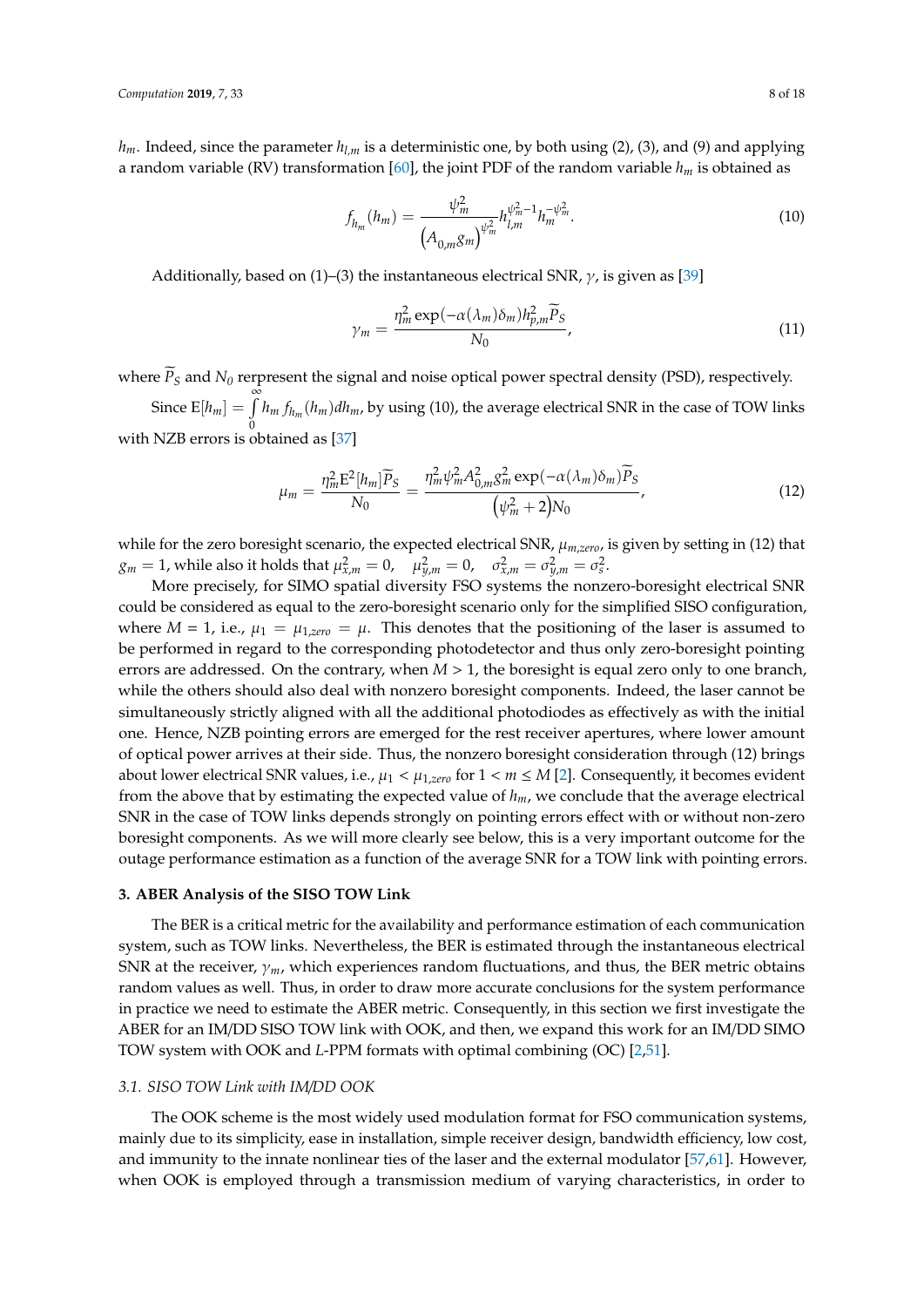optimally operate, the knowledge of an adaptive threshold for each specific channel state is necessarily required [2].

Assuming an IM/DD TOW SISO link with OOK, errors may be occurred at the receiver in determining the actual symbols transmitted, because of the presence of AWGN [2]. Thus, the instantaneous BER is estimated through the following expression [47,50,52]

$$
P_e = p(0)P(e|0) + p(1)P(e|1),
$$
\n(13)

where  $p(0)$  and  $p(1)$  are the probabilities of transmitting the bits "0" and "1" respectively, while  $P(e|0)$ and *P*(*e*|1) are their corresponding conditional bit-error probabilities [47,62]. Without loss of generality, assuming that  $p(0) = p(1) = 1/2$  and  $P(e|0) = P(e|1)$ , and assuming  $m = 1$ , because SISO link is considered, and  $P_S = 1$  mw/MHz, the BER is given as [47,50,52]

$$
P_e(h) = P(e|0, h) = P(e|1, h) = P\left(n > \frac{\eta h}{2}\right) = P\left(n < -\frac{\eta h}{2}\right) = \frac{1}{2}\text{erfc}\left(\frac{\eta h}{2\sqrt{N_0}}\right),\tag{14}
$$

where *erfc*(.) stands for the complementary error function [59], (8.250.4). By averaging (14) over *h*, the ABER, *Pe,av*, is obtained as [47,52]

$$
P_{e,av} = \int_0^\infty P_e(h) f_h(h) dh.
$$
\n(15)

Thus, by substituting (10) into (15) we get

$$
P_{e,av}^{OOK} = \frac{1}{2} \frac{\psi^2 h_l^{\psi^2 - 1}}{(A_0 g)^{\psi^2}} \int_0^\infty erf c \left(\frac{\eta h}{2\sqrt{N_0}}\right) h^{-\psi^2} dh,\tag{16}
$$

and by using then  $\int_0^\infty t^{z-1} e r f c(t) dt = \frac{1}{\sqrt{\pi}z} \Gamma\left(\frac{z+1}{2}\right)$ , Re(*z*) > 0 [63], (06.2721.0132.01), we get after some calculations the following ABER expression for the IM/DD OOK TOW link, by taking into account the skin-induced attenuation and NZB pointing errors

$$
P_{e,av}^{OOK} = \frac{\psi^2 \exp(-\frac{1}{2}\alpha(\lambda)\delta)^{\psi^2 - 1}}{2\sqrt{\pi}(1 - \psi^2)(A_0 g)^{\psi^2}} \left(\frac{\eta}{2\sqrt{N_0}}\right)^{\psi^2 - 1} \Gamma\left(\frac{2 - \psi^2}{2}\right).
$$
 (17)

Furthermore, by substituting (12) into (17) we can alternatively express the ABER as a function of the average electrical SNR,  $\mu$ 

$$
P_{e,av}^{OOK} = \frac{\psi^2 \left[ \mu \left( \psi^2 + 2 \right) \right]^{\frac{\psi^2 - 1}{2}} \Gamma \left( \frac{2 - \psi^2}{2} \right)}{2^{\psi^2} \sqrt{\pi} \psi^{\psi^2 - 1} (1 - \psi^2) (A_0 g)^{2\psi^2 - 1} \left( \overline{P}_s \right)^{\frac{\psi^2 - 1}{2}}}.
$$
\n(18)

#### *3.2. SISO TOW Link with IM*/*DD L-PPM*

The PPM modulation format is more power effective than OOK, but at the expense of an increased bandwidth requirement and higher complexity. Additionally, PPM eliminates the requirement of OOK for a decision threshold dependent on the input power [2,57]. In *L*-PPM, each word of *N* bits is mapped into one of the *L* = 2 *<sup>N</sup>* symbols and transmitted through the channel, while each *L*-PPM symbol has the form of a pulse transmitted in one of the  $L = 2^N$  consecutive time slots with duration  $T_s = NT_b/L$ , where  $T_b$  is the bit duration, with the remaining slots being empty. Information is encoded within the position of a pulse of constant power along with (*N*-1) empty slots, while the position of the pulse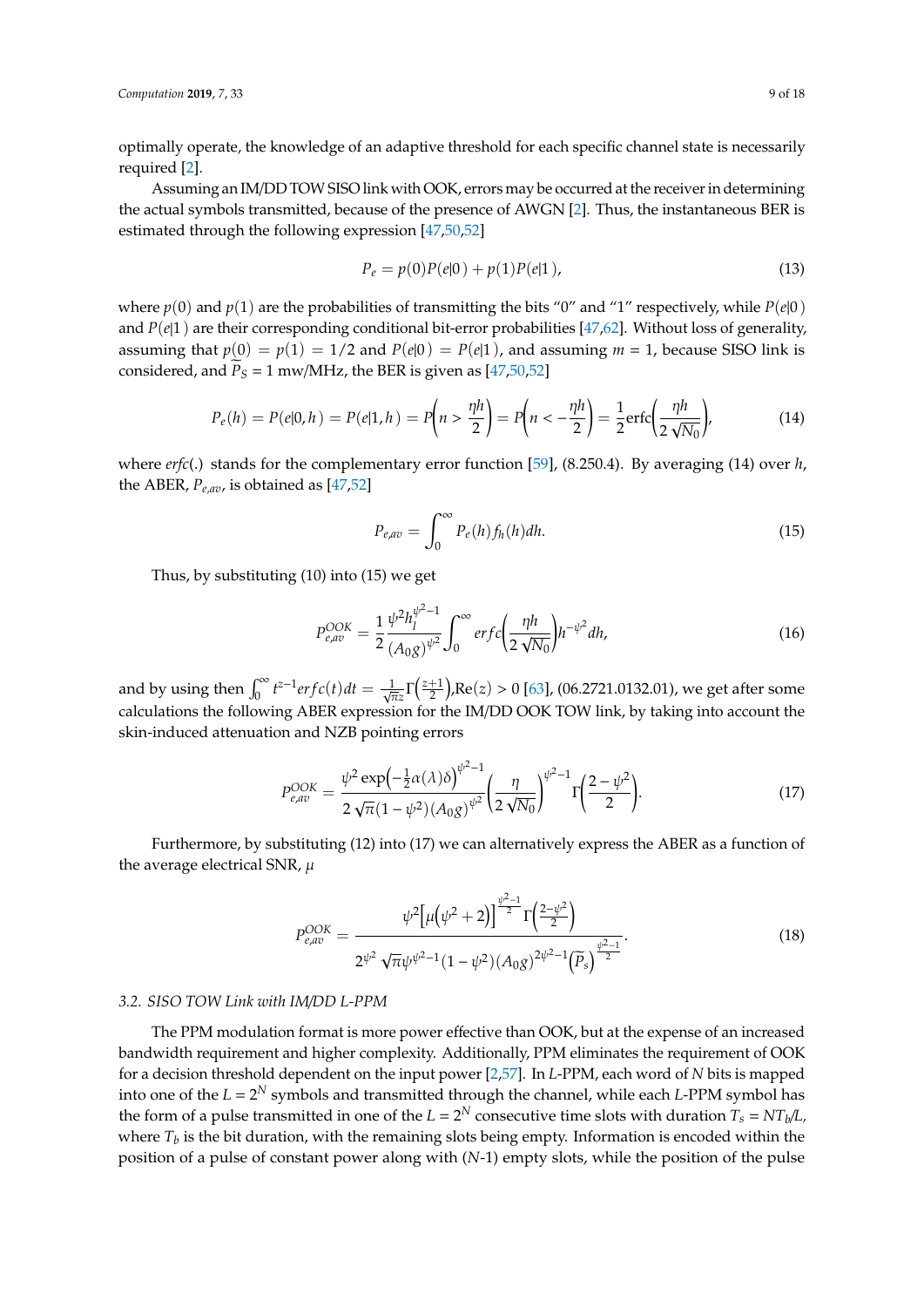corresponds to the decimal values of the *N*–bit input data [64]. Assuming a SISO *L*-PPM TOW link we can omit, for the sake of brevity, the index *m*, and thus, the BER as a function of *h*, can be defined as [56]

$$
P_e^{L-PPM}(h) = \frac{1}{2} \text{erfc} \left( \sqrt{\frac{\eta^2 h^2}{8N_0} L \log_2 L} \right).
$$
 (19)

Next, in order to estimate the ABER of the TOW link with the *L*-PPM scheme under the joint impact of skin-induced attenuation and NZB pointing errors, we average (19) over *h*. After substituting (10) and (19) into (15), we get

$$
P_{e,av}^{L-PPM} = \frac{\psi^2 \exp(-\frac{1}{2}\alpha(\lambda)\delta)^{\psi^2 - 1}}{2\sqrt{\pi}(1 - \psi^2)(A_0 g)^{\psi^2}} \left(\frac{\eta \sqrt{L \log_2 L}}{\sqrt{8N_0}}\right)^{\psi^2 - 1} \Gamma\left(\frac{2 - \psi^2}{2}\right).
$$
 (20)

Alternatively, by substituting (12) into (20), the latter can be expressed as a function of the average electrical SNR,  $\mu$ 

$$
P_{e,av}^{L-PPM} = \frac{\psi^2 \left[ \mu \left( \psi^2 + 2 \right) \right]^{\frac{\psi^2 - 1}{2}} \left( \frac{\sqrt{L \log_2 L}}{8} \right)^{\frac{\psi^2 - 1}{2}} \Gamma \left( \frac{2 - \psi^2}{2} \right)}{2 \sqrt{\pi} \psi^{\psi^2 - 1} (1 - \psi^2) (A_0 g)^{\psi^2} \left( \overline{P}_s \right)^{\frac{\psi^2 - 1}{2}}}.
$$
(21)

#### **4. ABER for SIMO TOW Systems with Receivers' Diversity**

In this Section, we investigate spatial, time or wavelength diversity implementations, in terms of a SIMO optical communication system. In this context, it is assumed that the transmitter emits *M* copies of the same part of the information signal towards *M* receivers for the case of spatial diversity configuration or in *M* different time moments at the same receiver, for the time diversity case [4]. However, in time diversity system, since the transmitter is emitting *M* copies of the same signal in *M* different moments and the channel characteristics randomly change over time, each propagating copy addresses different channel characteristics. Consequently, *M* different virtual propagation paths (or receivers) can be considered and thus, this time diversity system can be also emulated as a SIMO one. In reality, each copy arrives at the receiver and remains at the buffer of the system until all the *M* copies been received. Thus, each copy of the information signal propagates through the same path but with different channel's characteristics, while the total information signal at the receiver buffer consists of *M* different versions of the same initial signal [4,52]. Finally, in wavelength diversity a composite transmitter simultaneously emits *M* copies of the same part of the information signal at *M* different optical wavelengths towards *M* corresponding receivers [51].

#### *4.1. SIMO TOW System with IM*/*DD OOK*

The optimum decision metric for a SIMO TOW link with IM/DD OOK is obtained as [47,50]

$$
P\left(\vec{y}|on,h_m\right) \underset{off}{\overset{on}{\geq}} P\left(\vec{y}|off,h_m\right),\tag{22}
$$

where  $\vec{y} = [y_1, y_2, \dots, y_M]$  is the vector signal that describes the corresponding emissions  $m = 1, 2, \dots M$ , in different receivers or in different time slots the *M* copies of the signal. Recall that considering OOK the condition 'on' refers to presence of light at the receiver's side, i.e., to the transmission of bit '1', while the condition 'off' corresponds to light's absence, i.e., to the transmission of bit '0', respectively. Additionally, one of the most significant schemes for the signal reception is the OC [47,50,52]. Considering OC diversity with *M* branches at the receiver, aperture area of each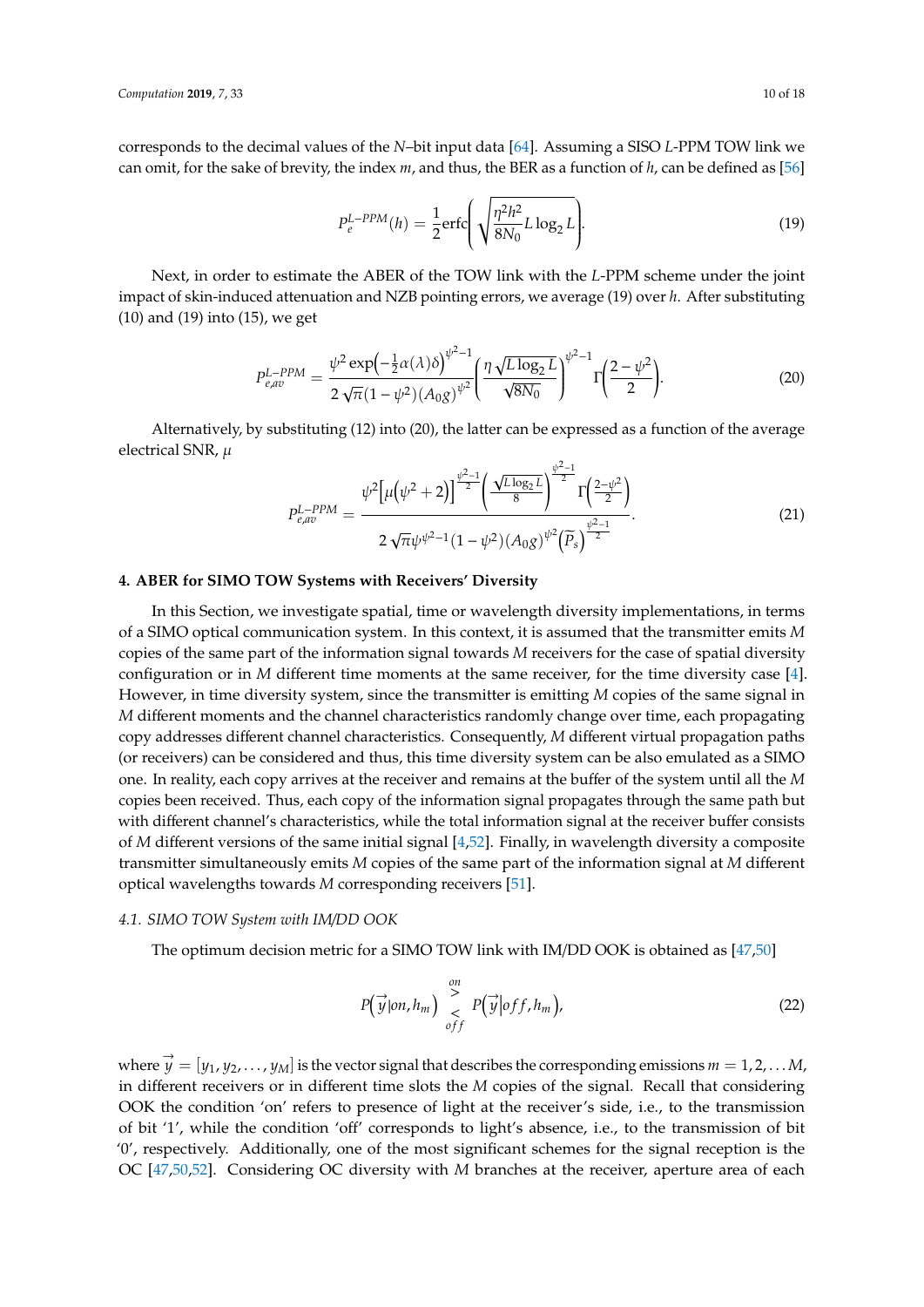detector is *M* times smaller than the area of detector when there is no diversity implementation. Thus, as a consequence of the background radiation noise, the variance of the noise in each detector at receiver is *M* times smaller than the noise variance of the system without diversity implementation, i.e.,  $\sigma_{m,n}^2 = \sigma_n^2/M = N_0/(2M)$ . Here, the ABER is given as [50]

$$
P_{e,av,M}^{OOK} = \int_{h} f_{h}(h) \ Q \left[ \frac{1}{\sqrt{2MN_{0}}} \sqrt{\sum_{m=1}^{M} (\eta_{m} h_{m})^{2}} \right] dh \tag{23}
$$

where  $h = [h_1, h_2, \ldots, h_M]$  is the vector of the TOW channel state for each one the *M* copies of the signal. In order to estimate the multiple integral in (23) we initially substitute the approximation of [65] for the Q-function,  $Q(x) \approx \frac{e^{-x^2/2}+3e^{-2x^2/3}}{12}$ , into (23). Note that it practically holds that  $0.5 \le \eta_m \le 0.9$ . Additionally, the parameter  $h_m$  obtains non-negative values, i.e.,  $0 \le h_m \le 1$ , with  $h = h_l h_p$ . Specifically considering that for the optical medical window 700 nm  $\leq \lambda_m \leq 1300$  nm and that 2 mm  $\leq \delta_m \leq 8$  mm for typical TOW links, by using (3), (4), and Table 1 we get that 0.0003  $\leq h_{l,m} \leq 0.23$ , while also from (9),  $0 \le h_{p,m} \le g_m A_{0,m}$ , i.e.,  $0 \le h_{p,m} \le 1$ . Moreover, it practically holds that  $1 \le M \le 5$  and that  $N_0 = \left(1.3 \, pA/\sqrt{Hz}\, \right)^{\!2}$ . Under these parameter values, this approximation for the Q-function is valid. Therefore, the obtained multiple integral can be estimated through the following multiplication of single integrals [66]

$$
P_{e,av,M}^{OOK} \approx \frac{1}{12} \prod_{m=1}^{M} \int_{0}^{\infty} \exp\left(-\frac{\eta_m^2 h_m^2}{4MN_0}\right) f_{h_m}(h_m) dh_m + \frac{1}{4} \prod_{m=1}^{M} \int_{0}^{\infty} \exp\left(-\frac{\eta_m^2 h_m^2}{3MN_0}\right) f_{h_m}(h_m) dh_m. \tag{24}
$$

Next, by substituting (10) into (24) we get

$$
P_{e,av,M}^{OOK} \approx \frac{1}{12} \frac{h_{l,m}^{\psi_m^2 - 1} \psi_m^2}{(A_{0,m}g_m)^{\psi_m^2}} \prod_{m=1}^M \int_0^\infty \exp\left(-\frac{\eta_m^2 h_m^2}{4MN_0}\right) h_m^{-\psi_m^2} dh_m
$$
  
 
$$
+ \frac{1}{4} \frac{h_{l,m}^{\psi_m^2 - 1} \psi_m^2}{(A_{0,m}g_m)^{\psi_m^2}} \prod_{m=1}^M \int_0^\infty \exp\left(-\frac{\eta_m^2 h_m^2}{3MN_0}\right) h_m^{-\psi_m^2} (h_m) dh_m
$$
 (25)

Thus, by using  $\int_0^\infty$  $\mathbf{0}$  $x^n e^{-zx^2} dx = \frac{\Gamma[(n+1)/2]}{n+1}$  $\frac{n+1}{2}$ ,  $n > -1$ ,  $z > 0$  [59], and by substituting (3) in (25), the ABER  $2z^{\frac{n+1}{2}}$ of a IM/DD OOK SIMO TOW system with OC under both skin-induced attenuation and NZB pointing errors conditions, is estimated as

$$
P_{e,a\upsilon,M}^{\text{OOK}} \approx \frac{1}{12} \prod_{m=1}^{M} \frac{\psi_m^2 \exp(-\alpha(\lambda_m)\delta_m/2)^{\psi_m^2-1} \Gamma[(1-\psi_m^2)/2]}{2(\eta_m^2/4MN_0)^{\frac{1-\psi_m^2}{2}} (A_{0,m}g_m)^{\psi_m^2}} + \frac{1}{4} \prod_{m=1}^{M} \frac{\psi_m^2 \exp(-\alpha(\lambda_m)\delta_m/2)^{\psi_m^2-1} \Gamma[(1-\psi_m^2)/2]}{2(\eta_m^2/3MN_0)^{\frac{1-\psi_m^2}{2}} (A_{0,m}g_m)^{\psi_m^2}}
$$
(26)

Alternatively, by substituting (12) into (26) we get the latter as a function of the average electrical SNR,  $\mu_m$ 

$$
P_{e,a\upsilon,M}^{\text{OOK}} \approx \frac{1}{12} \prod_{m=1}^{M} \frac{\psi_m^{3-\psi_m^2} (A_{0,m} g_m)^{1-2\psi_m^2} (4\widetilde{P}_s M)^{\frac{1-\psi_m^2}{2}} \Gamma[(1-\psi_m^2)/2]}{2[\mu_m(\psi_m^2+2)]^{\frac{1-\psi_m^2}{2}}}
$$
  
+
$$
\frac{1}{4} \prod_{m=1}^{M} \frac{\psi_m^{3-\psi_m^2} (A_{0,m} g_m)^{1-2\psi_m^2} (3\widetilde{P}_s M)^{\frac{1-\psi_m^2}{2}} \Gamma[(1-\psi_m^2)/2]}{2[\mu_m(\psi_m^2+2)]^{\frac{1-\psi_m^2}{2}}}
$$
(27)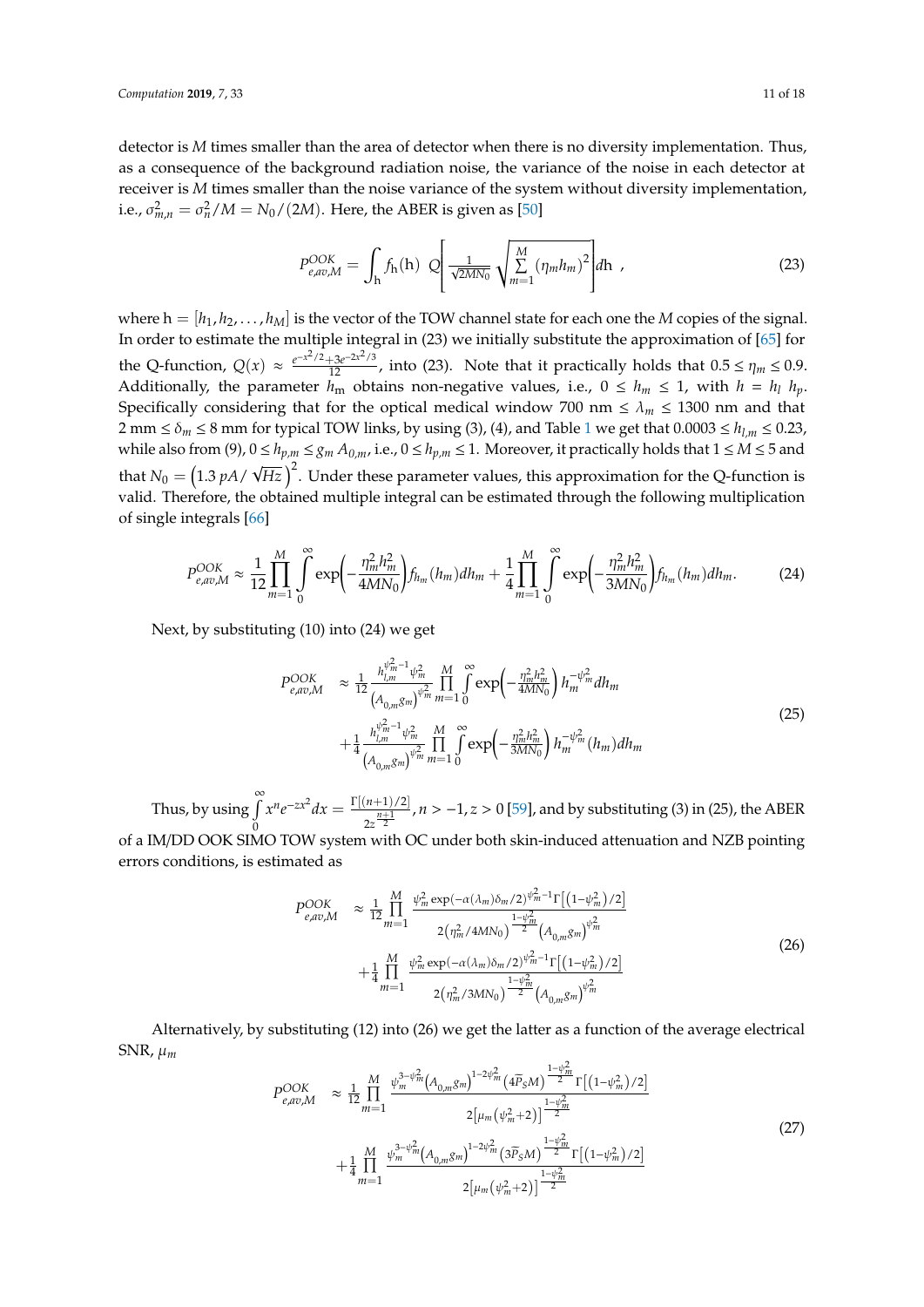| i | ai    | bi       | Ci    |
|---|-------|----------|-------|
| 1 | 10    | 0.35     | 0.065 |
| 2 | 4.5   | 0.42     | 0.25  |
| 3 | 13.48 | $-1.5$   | 50.12 |
| 4 | 14.7  | 1442     | 49.35 |
| 5 | 7.435 | 1499     | 75.88 |
| 6 | 48    | 3322     | 1033  |
| 7 | 594.1 | $-183$   | 285.9 |
| 8 | 11.47 | $-618.5$ | 1054  |

**Table 1.** Parameter *a<sup>i</sup>* , *b<sup>i</sup>* and *c<sup>i</sup>* values.

# *4.2. SIMO TOW System with IM*/*DD L-PPM*

Considering (19) for the *M* copies of the optical signal with *L*-PPM and OC, the ABER of the total SIMO TOW system can be expressed as

$$
P_{e,av,M}^{L-PPM} = \int_{h} f_h(h) \ Q \left[ \sqrt{\frac{L \log_2 L}{4M N_0}} \sum_{m=1}^{M} (\eta_m h_m)^2 \right] dh \tag{28}
$$

Next, by using the accurate enough approximation of [65] for the Q-function,  $Q(x) \approx \frac{e^{-x^2/2}+3e^{-2x^2/3}}{12}$ into (28) the latter gives

$$
P_{e,av,M}^{L-PPM} \approx \frac{L}{24} \prod_{m=1}^{M} \int_{0}^{\infty} \exp\left(-\frac{\eta_m^2 h_m^2 L \log_2 L}{8M N_0}\right) f_{h_m}(h_m) dh_m + \frac{L}{8} \prod_{m=1}^{M} \int_{0}^{\infty} \exp\left(-\frac{\eta_m^2 h_m^2 L \log_2 L}{6M N_0}\right) f_{h_m}(h_m) dh_m.
$$
\n(29)

Thus, by using  $\int_0^\infty$  $\boldsymbol{0}$  $x^n e^{-zx^2} dx = \frac{\Gamma[(n+1)/2]}{n+1}$  $\frac{2a^{n+1/2}}{2z^{\frac{n+1}{2}}}$ ,  $n > -1$ ,  $z > 0$  [59], and by substituting (3) in (29), the following ABER expression is derived for a IM/DD *L*-PPM SIMO TOW system with OC, under the

joint impact of both skin-induced attenuation and NZB pointing errors

$$
P_{e,a\upsilon,M}^{L-PPM} \approx \frac{L}{24} \prod_{m=1}^{M} \frac{\psi_m^2 \exp(-\alpha(\lambda_m)\delta_m/2)^{\psi_m^2 - 1} \Gamma[(1-\psi_m^2)/2]}{2(\eta_m^2 L \log_2 L/8MN_0)^{\frac{1-\psi_m^2}{2}} (A_{0,m}g_m)^{\psi_m^2}} + \frac{L}{8} \prod_{m=1}^{M} \frac{\psi_m^2 \exp(-\alpha(\lambda_m)\delta_m/2)^{\psi_m^2 - 1} \Gamma[(1-\psi_m^2)/2]}{2(\eta_m^2 L \log_2 L/6MN_0)^{\frac{1-\psi_m^2}{2}} (A_{0,m}g_m)^{\psi_m^2}}.
$$
\n(30)

Additionally, by substituting (12) into (30) we obtain the latter expression as a function of the average electrical SNR, µ*m*

$$
P_{e,av,M}^{L-PPM} \approx \frac{1}{12} \prod_{m=1}^{M} \frac{\psi_m^{3-\psi_m^2} (A_{0,m}g_m)^{1-2\psi_m^2} (8\bar{P}_sM)^{\frac{1-\psi_m^2}{2}} \Gamma[(1-\psi_m^2)/2]}{2[\mu_m(\psi_m^2+2)L \log_2 L]^{\frac{1-\psi_m^2}{2}}}
$$
  
+
$$
\frac{1}{4} \prod_{m=1}^{M} \frac{\psi_m^{3-\psi_m^2} (A_{0,m}g_m)^{1-2\psi_m^2} (6\bar{P}_sM)^{\frac{1-\psi_m^2}{2}} \Gamma[(1-\psi_m^2)/2]}{2[\mu_m(\psi_m^2+2)L \log_2 L]^{\frac{1-\psi_m^2}{2}}}.
$$
(31)

#### **5. Numerical Results**

In this section, by using the closed-form expressions derived above (18), (21), (26), (27), (30), (31), we present, over a wide range of average electrical SNR, performance results by means of the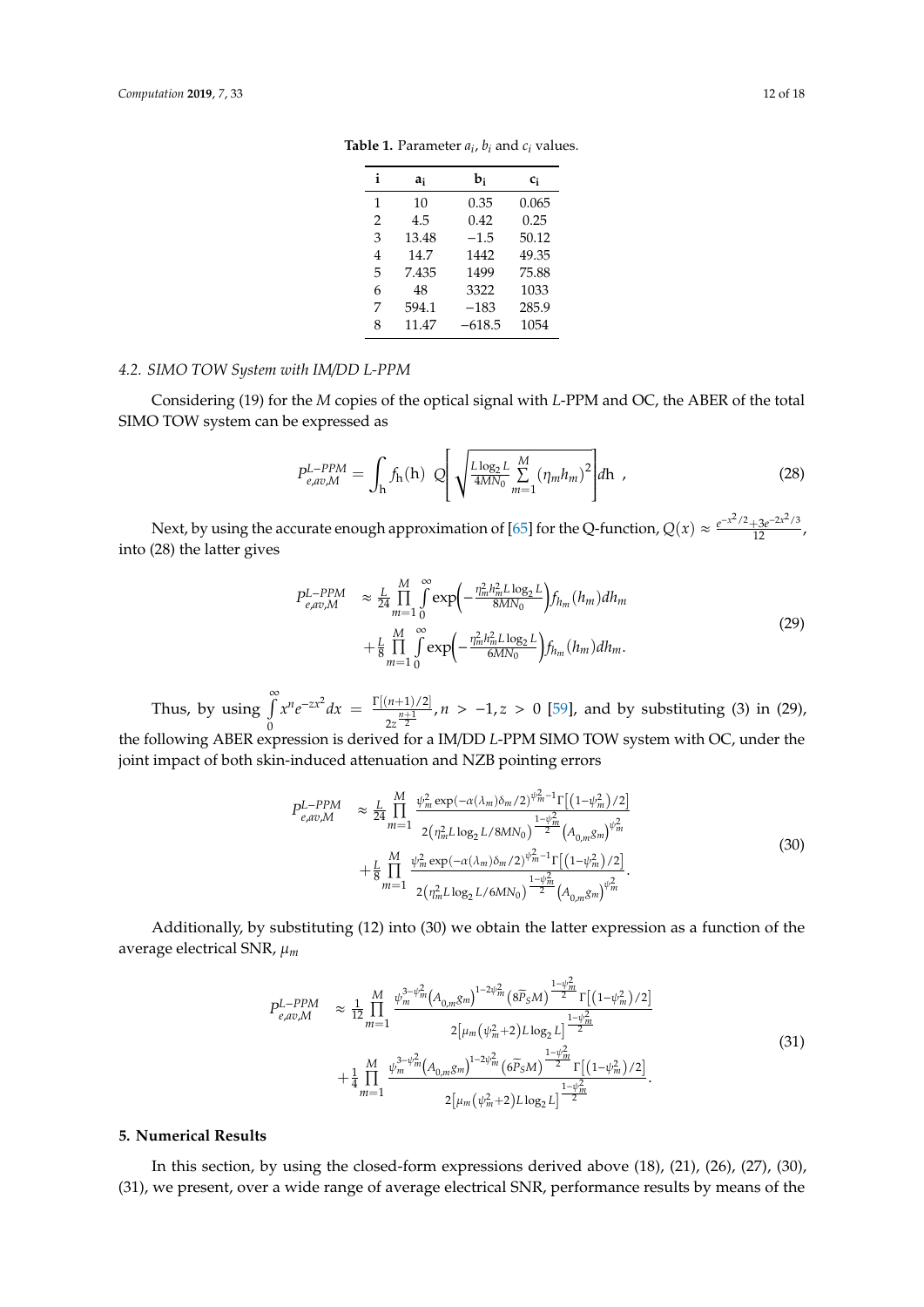ABER metric for both SISO and SIMO TOW configurations than may employ either OOK or *L*-PPM modulation formats. In all investigated cases, the joint impact of both skin-induced attenuation and pointing errors effects are considered. Note that without loss of generality we focus on spatial diversity, i.e., the examined TOW system may support SIMO configurations where the transmitter simultaneously emits the same part of information to more than one spatially separated receiver apertures. Thus, each detector receives independent information-bearing optical signals. Specifically, when multiple receivers are assumed, i.e.,  $M > 1$ , the NZB component is also taken into account. In fact the examined system may employ from  $M = 1$  to  $M = 3$  TOW links of a typical skin thickness of  $\delta$  = 8 mm, while the operational wavelength of the system is fixed at  $\lambda$  = 850 nm. For each receiver aperture, it is assumed that  $\eta_m = 0.8$ ,  $r_m = 0.5$  mm,  $\theta_m = 30^\circ$ ,  $\widetilde{P}_S = 1$  mw/MHz and  $N_0 = \left(1.3 \ pA/\sqrt{Hz}\right)^2$ . Thus, concerning pointing errors effects it holds that  $w_{\delta,m}/r_m > 6$  which indicates that approximation in (5) is valid. Additionally, for  $M = 1$ , due to most precise positioning, the parameter  $\psi_1$  should obtain its maximal value, i.e.,  $\psi_1 = 0.35$  for  $(w_\delta/r, \mu_x/r, \mu_y/r, \sigma_x/r, \sigma_y/r) = (9.2, 20, 10, 9, 9)$  in comparison with SIMO configurations. Indeed, for  $M > 1$ , due to the spacing between photodetectors, we assume also stronger or even stronger non-zero boresight pointing errors effects, i.e.,  $\psi_2$ ,  $\psi_3 = 0.29$  or 0.25,  $\text{for } (w_\delta/r, \mu_x/r, \mu_y/r, \sigma_x/r, \sigma_y/r) = \{(9.2, 20, 10, 12, 10) \text{ or } (9.2, 20, 10, 15, 10)\},$  respectively. Note that by substituting 850 nm for  $\lambda_m$  and the corresponding parameter values of Table 1 for  $a_i$ ,  $b_i$ , and  $c_i$ , we obtain from (4) that for the examined cases it holds that  $\alpha(\lambda_m) = 1.8$ . Additionally, in all cases that we present below, the numerically evaluated results from the above derived closed form mathematical expressions, are accompanied by the corresponding ones obtained with Monte Carlo simulations with expressions, are accompanied by the corresponding ones obtained with Monte Carlo simulations with  $2 \times 10^7$  samples.

As is the case of terrestrial FSO in [2,46] results in Figure 2 are now obtained for the examined TOW with OOK system by using the corresponding (26) and (27) expressions. Figure 2 illustrates the ABER evolution for the TOW system that employs both SISO and SIMO configurations with OOK over a wide range of average electrical SNR, along with different amounts of NZB misalignment-induced fading. Significant ABER degradations are demonstrated when NZB pointing errors are getting stronger. However, very important ABER performance improvements are depicted via the use of SIMO configurations, especially for larger number of receivers. Thus, the beneficial impact of the use of multiple receivers in terms of total TOW ABER performance is highlighted. Indeed, through diversity, for instance in space, the quality of the received signal is enhanced by achieving a lower ABER value for the same average electrical SNR value. Recall that higher average BER values translate into more erroneous bits arriving at the receiver's side, which aggravates the detection capability, and thus degrades the quality of the received signal.



**Figure 2.** ABER versus electrical SNR for SISO and SIMO TOW system configurations with OOK and various NZB pointing errors conditions.

As is the case of terrestrial FSO in [2,46] results in Figure 3 are now obtained for the examined TOW with 4-PPM system by using the corresponding (26) and (27), (30), and (31) expressions. Figure 3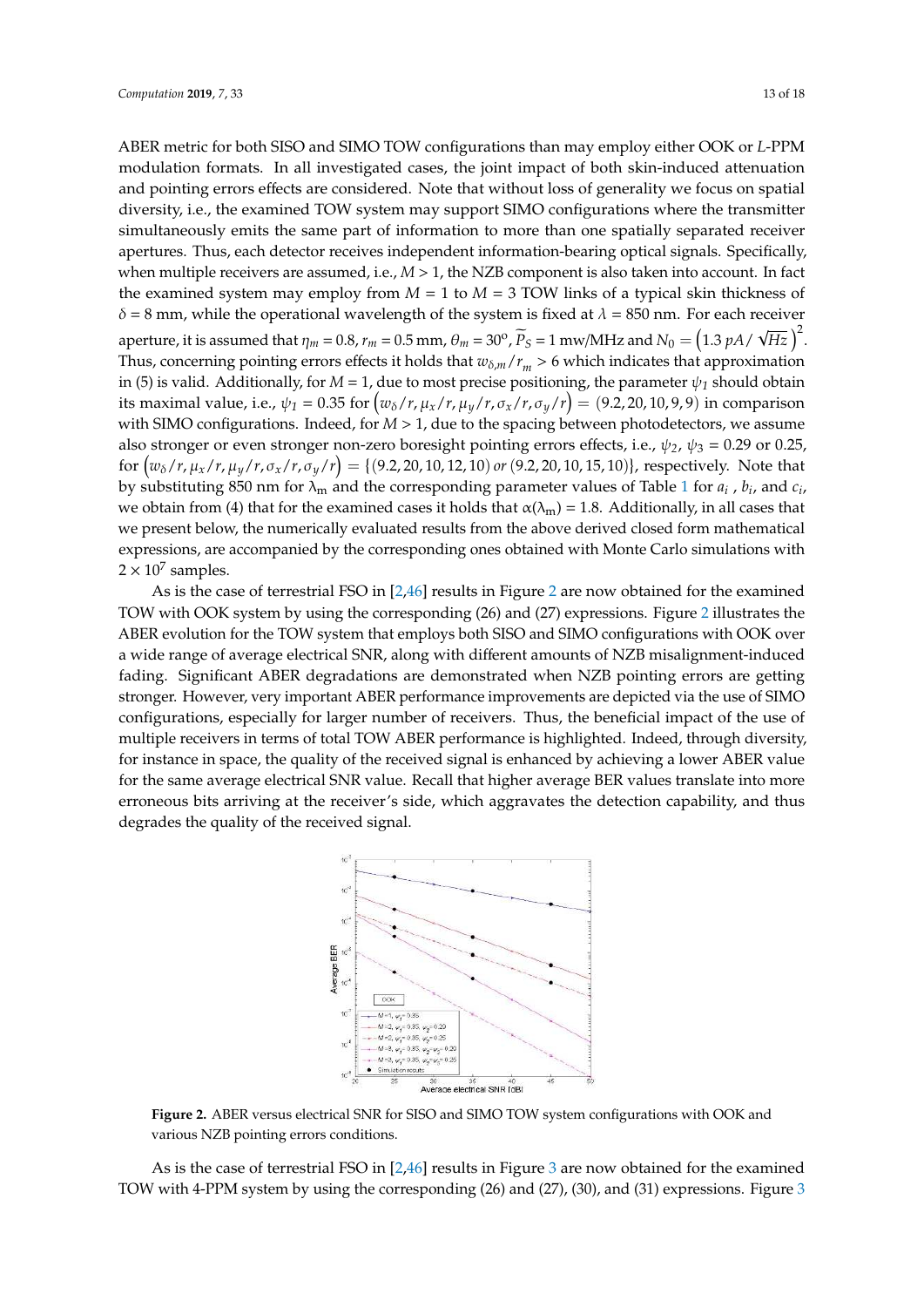illustrates the corresponding to Figure 2 ABER evolution, but under the assumption that TOW employs 4-PPM modulation format instead of OOK. The ABER performance comparison between results of Figures 2 and 3 illustrates that decreased corresponding ABER values are obtained by using 4-PPM instead of OOK. Thus, it is proved that PPM modulation format can be used as an effective solution to address more drastically than OOK the ABER performance degradation of TOW links due to the joint impact of skin-induced attenuation and NZB pointing errors.



**Figure 3.** ABER versus electrical SNR for SISO and SIMO TOW system configurations with 4-PPM and various NZB pointing errors conditions.

As is the case of terrestrial FSO in [2,46] results in Figure 4 are now obtained for the examined TOW with 8-PPM system by using the corresponding (26) and (27), (30) and (31) expressions. Figure 4 illustrates, in turn, the corresponding to Figure 3 ABER evolution, but assuming that TOW system employs 8-PPM modulation format instead of 4-PPM. It is highlighted that TOW system outperforms when IM/DD with PPM scheme based on greater number of time slots is employed. Although greater time slots PPM ensures more power efficiency than lower one, as well as OOK, this happens at the expense of both an increased bandwidth and a more complex system's design. Indeed, when 4-PPM format is employed the laser is 'on' during a specific quarter of the 4-PPM bit interval (slot) and 'off' during the rest bit intervals (slots). Thus, the detection is a more complex procedure than that for OOK, while also the lower power consumption at the expense of the increased bandwidth requirement stems from the fact that a 4-PPM symbol consists of a pulse of constant power where information occupies one slot duration within four possible time slots with the rest of the slots being empty.



**Figure 4.** ABER versus electrical SNR for SISO and SIMO TOW system configurations with 8-PPM and various NZB pointing errors conditions.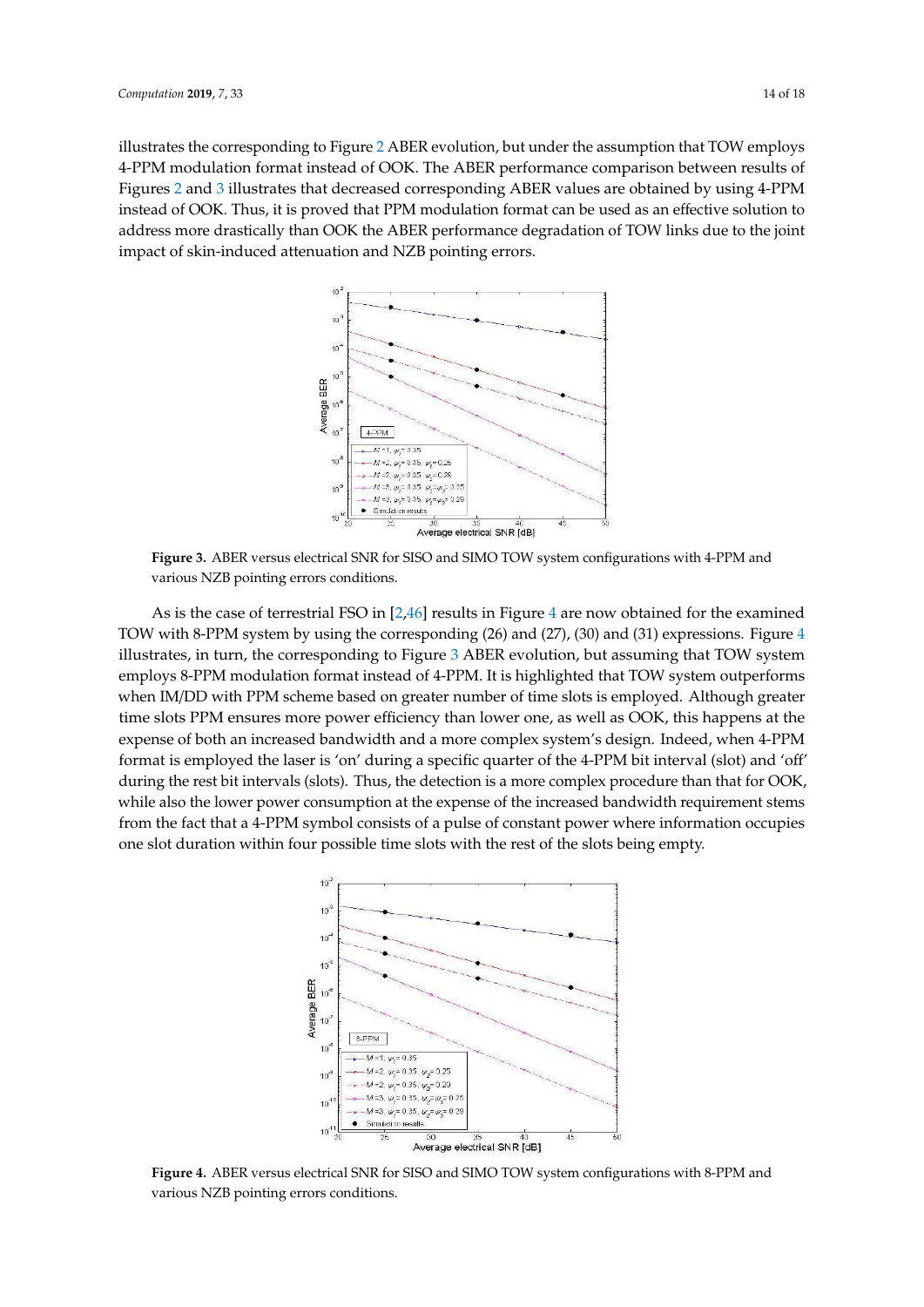## **6. Conclusions**

In this work, it has been investigated the joint impact of skin-induced attenuation along with NZB pointing errors, on the outage performance of TOW communication system with or without receivers diversity—i.e., SISO or SIMO TOW links—using IM/DD with either OOK or *L*-PPM formats and OC method at the receiver(s) side. Under these circumstances novel closed-form expressions for the ABER of the TOW system have been derived. Using extracted expressions, we presented proper numerical results, validated by simulations, which reveal that the combined use of receivers' diversity along with *L*-PPM modulation formats can significantly improve the ABER performance of typical TOW links. In this context, greater ABER performance enhancements can be obtained by increasing both the number of apertures at the receiver along with the complexity of *L*-PPM modulation formats. Thus, the proposed analysis is a useful tool to outbalance the major factors that have a negative impact on TOW development and design more effective TOW systems of higher availability and ABER performance.

**Author Contributions:** Conceptualization, G.K.V., H.E.N., and K.A.; Methodology, G.K.V., H.E.N., and K.A.; Software, G.K.V.; Validation, G.K.V., H.E.N., K.A., F.J., and K.K.M.R.; Investigation, G.K.V., H.E.N., K.A., F.J., and K.K.M.R.; Resources, G.K.V., H.E.N., K.A., F.J., and K.K.M.R.; Writing—original draft preparation, G.K.V.; Writing—review and editing, G.K.V. and H.E.N.; Supervision, G.K.V., H.E.N., and K.A.; Funding acquisition, H.E.N.

**Funding:** H.E.N. acknowledges the funding from the European Union's Horizon 2020 research and innovation program under grant agreement no. 777596. G.K.V., K.A., F.J., and K.K.M.R. acknowledge that this project has partially received funding from the Ajman University under grant agreement IDG-2018-A-EN-01.

**Conflicts of Interest:** The authors declare no conflict of interest.

#### **References**

- 1. Abualhoul, M.Y.; Svenmarker, P.; Wang, Q.; Andersson, J.Y.; Johansson, A.J. Free space optical link for biomedical applications. In Proceedings of the 2012 Annual International Conference of the IEEE Engineering in Medicine and Biology Society, San Diego, CA, USA, 28 August–1 September 2012; IEEE: Piscataway, NJ, USA, 2012; pp. 1667–1670.
- 2. Varotsos, G.K.; Nistazakis, H.E.; Petkovic, M.I.; Djordjevic, G.T.; Tombras, G.S. SIMO Optical Wireless Links with Nonzero Boresight Pointing Errors over M modeled Turbulence Channels. *Elsevier Opt. Commun.* **2017**, *403*, 391–400. [CrossRef]
- 3. Varotsos, G.K.; Stassinakis, A.N.; Nistazakis, H.E.; Tsigopoulos, A.D.; Peppas, K.P.; Aidinis, C.J.; Tombras, G.S. Probability of fade estimation for FSO links with time dispersion and turbulence modeled with the gamma–gamma or the IK distribution. *Opt. Int. J. Light Electron Opt.* **2014**, *125*, 7191–7197. [CrossRef]
- 4. Varotsos, G.K.; Nistazakis, H.E.; Volos, C.K.; Tombras, G.S. FSO links with diversity pointing errors and temporal broadening of the pulses over weak to strong atmospheric turbulence channels. *Opt. Int. J. Light Electron Opt.* **2016**, *127*, 3402–3409. [CrossRef]
- 5. Henniger, H.; Wilfert, O. An Introduction to Free Space Optical Communications. *Radioengineering* **2010**, *19*, 203–212.
- 6. Majumdar, A.K.; Arun, K. *Advanced Free Space Optics (FSO)*; Springer: Berlin/Heidelberg, Germany, 2015; p. 397.
- 7. Farid, A.A.; Hranilovic, S. Outage capacity optimization for free space optical links with pointing errors. *IEEE*/*OSA J. Lightwave Technol.* **2007**, *25*, 1702–1710. [CrossRef]
- 8. Hogan, H. Data Demands: Drive Free-Space Optics. *Photonics Spectra* **2013**, *47*, 38–41.
- 9. Ghassemlooy, Z.; Arnon, S.; Uysal, M.; Xu, Z.; Cheng, J. Emerging optical wireless communications-advances and challenges. *IEEE J. Sel. Areas Commun.* **2015**, *33*, 1738–1749. [CrossRef]
- 10. Awan, M.S.; Csurgai-Horváth, L.; Muhammad, S.S.; Leitgeb, E.; Nadeem, F.; Khan, M.S. Characterization of Fog and Snow Attenuations for Free-Space Optical Propagation. *JCM* **2009**, *4*, 533–545. [CrossRef]
- 11. Kedar, D.; Arnon, S. Urban Optical Wireless Communication Networks: The Main Challenges and Possible Solutions. *IEEE Commun. Mag.* **2004**, *42*, S2–S7. [CrossRef]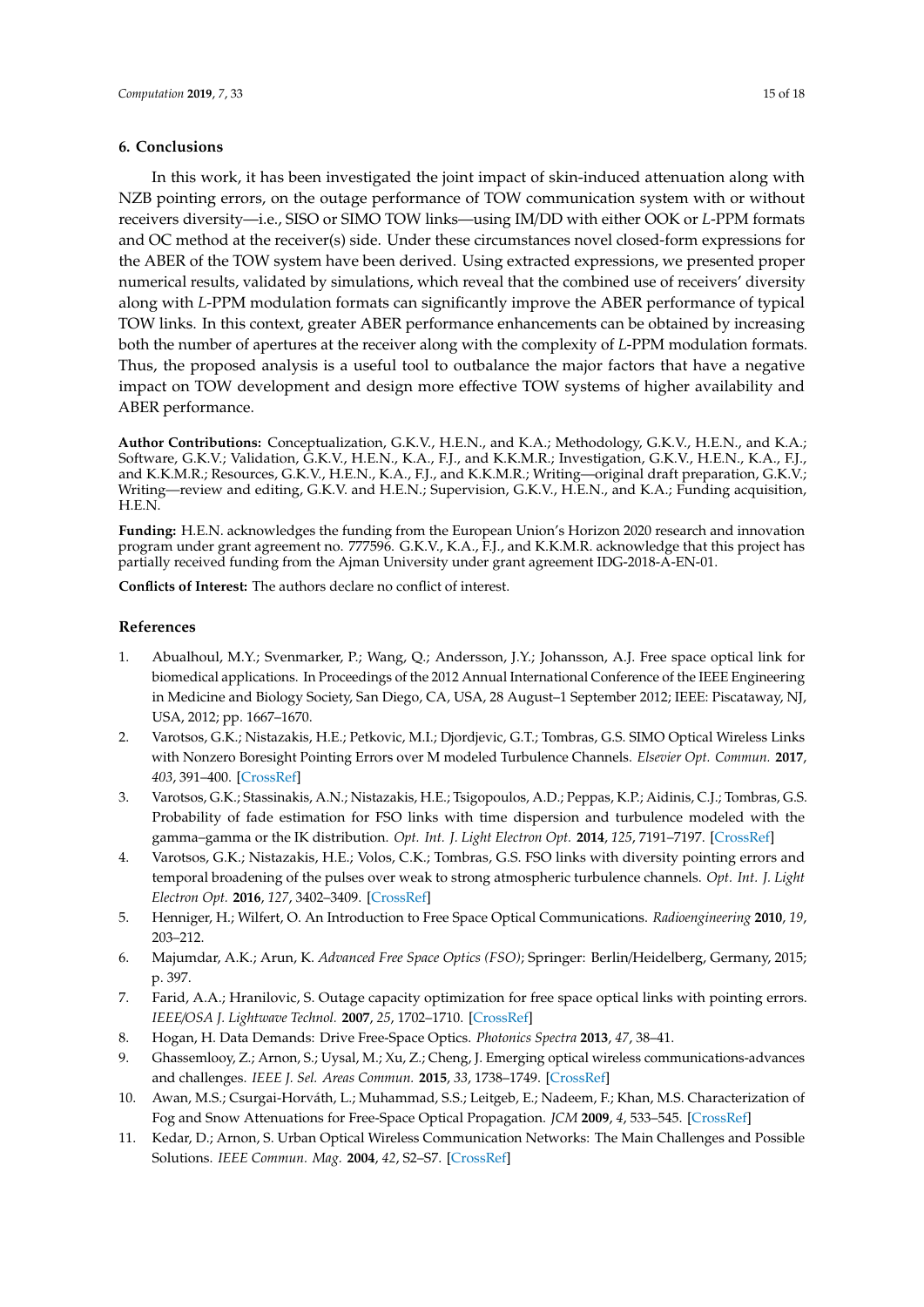- 12. Khalighi, M.A.; Uysal, M. Survey on free space optical communication: A communication theory perspective. *IEEE Commun. Surv. Tutor.* **2014**, *16*, 2231–2258. [CrossRef]
- 13. Nistazakis, H.E.; Katsis, A.; Tombras, G.S. On the Reliability and Performance of FSO and Hybrid FSO Communication Systems over Turbulent Channels. In *Turbulence: Theory, Types and Simulation*; Series Physics Research and Technology; Marcuso, R.J., Ed.; Nova Publishers: Hauppauge, NY, USA, 2012; ISBN 978-1-61761-735-5.
- 14. Gil, Y.; Rotter, N.; Arnon, S. Feasibility of retroreflective transdermal optical wireless communication. *Appl. Opt.* **2012**, *51*, 4232–4239. [CrossRef] [PubMed]
- 15. Chapin, J.K.; Moxon, K.A.; Markowitz, R.S.; Nicolelis, M.A. Real-time control of a robot arm using simultaneously recorded neurons in the motor cortex. *Nat. Neurosci.* **1999**, *2*, 664–670. [CrossRef] [PubMed]
- 16. Serruya, M.D.; Hatsopoulos, N.G.; Paninski, L.; Fellows, M.R.; Donoghue, J.P. Brain-machine interface: Instant neural control of a movement signal. *Nature* **2002**, *416*, 141–142. [CrossRef] [PubMed]
- 17. Smith, B.; Tang, Z.; Johnson, M.W.; Pourmehdi, S.; Gazdik, M.M.; Buckett, J.R.; Peckham, P.H. An externally powered, multichannel, implantable stimulator-telemeter for control of paralyzed muscle. *IEEE Trans. Biomed. Eng.* **1998**, *45*, 463–475. [CrossRef] [PubMed]
- 18. Gheewala, T.R.; Melen, R.D.; White, R.L. A CMOS implantable multielectrode auditory stimulator for the deaf. *IEEE J. Solid State Circuits* **1975**, *10*, 472–479. [CrossRef]
- 19. Liu, T.; Bihr, U.; Anis, S.M.; Ortmanns, M. Optical transcutaneous link for low power, high data rate telemetry. In Proceedings of the 2012 Annual International Conference of the IEEE Engineering in Medicine and Biology Society (EMBC), San Diego, CA, USA, 28 August–1 September 2012; IEEE: Piscataway, NJ, USA, 2012; pp. 3535–3538.
- 20. Ghovanloo, M.; Najafi, K. A wideband frequency-shift keying wireless link for inductively powered biomedical implants. *IEEE Trans. Circuits Syst. I Regul. Pap.* **2004**, *51*, 2374–2383. [CrossRef]
- 21. Mohseni, P.; Najafi, K.; Eliades, S.J.; Wang, X. Wireless multichannel biopotential recording using an integrated FM telemetry circuit. *IEEE Trans. Neural Syst. Rehabil. Eng.* **2005**, *13*, 263–271. [CrossRef]
- 22. Neihart, N.M.; Harrison, R.R. A low-power FM transmitter for use in neural recording applications. In *Proceeding of the 26th Annual International Conference of the IEEE Engineering in Medicine and Biology Society, San Francisco, CA, USA, 1–5 September 2004*; IEEE: Piscataway, NJ, USA, 2004; Volume 1, pp. 2117–2120.
- 23. Miranda, H.; Gilja, V.; Chestek, C.A.; Shenoy, K.V.; Meng, T.H. HermesD: A high-rate long-range wireless transmission system for simultaneous multichannel neural recording applications. *IEEE Trans. Biomed. Circuits Syst.* **2010**, *4*, 181–191. [CrossRef] [PubMed]
- 24. Charles, C.T. Wireless data links for biomedical implants: Current research and future directions. In Proceedings of the Biomedical Circuits and Systems Conference BIOCAS 2007, Montreal, QC, Canada, 27–30 November 2007; IEEE: Piscataway, NJ, USA, 2007; pp. 13–16.
- 25. Chae, M.; Liu, W.; Yang, Z.; Chen, T.; Kim, J.; Sivaprakasam, M.; Yuce, M. A 128-channel 6mw wireless neural recording ic with on-the-fly spike sorting and uwb tansmitter. In *Proceeding of the Solid-State Circuits Conference, San Francisco, CA, USA, 3–7 February 2008*; IEEE: Piscataway, NJ, USA, 2018.
- 26. Schwartz, A.B. Cortical neural prosthetics. *Annu. Rev. Neurosci.* **2004**, *27*, 487–507. [CrossRef]
- 27. Hochberg, L.R.; Serruya, M.D.; Friehs, G.M.; Mukand, J.A.; Saleh, M.; Caplan, A.H.; Branner, A.; Chen, D.; Penn, R.D.; Donoghue, J.P. Neuronal ensemble control of prosthetic devices by a human with tetraplegia. *Nature* **2006**, *442*, 164. [CrossRef]
- 28. Abita, J.L.; Schneider, W. *Transdermal optical Communications*; John Hopkins APL Tech: Laurel, MD, USA, 2004; Volume 25, pp. 261–268.
- 29. Liu, T.; Bihr, U.; Becker, J.; Anders, J.; Ortmanns, M. In vivo verification of a 100 Mbps transcutaneous optical telemetric link. In Proceedings of the Biomedical Circuits and Systems Conference (BioCAS), Lausanne, Switzerland, 22–24 October 2014; IEEE: Piscataway, NJ, USA, 2014; pp. 580–583.
- 30. Ritter, R.; Handwerker, J.; Liu, T.; Ortmanns, M. Telemetry for implantable medical devices: Part 1-Media properties and standards. *IEEE Solid State Circuits Mag.* **2014**, *6*, 47–51. [CrossRef]
- 31. Liu, T.; Anders, J.; Ortmanns, M. System level model for transcutaneous optical telemetric link. In Proceedings of the 2013 IEEE International Symposium on Circuits and Systems (ISCAS), Beijing, China, 19–23 May 2013; IEEE: Piscataway, NJ, USA, 2013; pp. 865–868.
- 32. Ackermann, D.M.; Smith, B.; Kilgore, K.L.; Peckham, P.H. Design of a high speed transcutaneous optical telemetry link. In Proceedings of the 2006 International Conference of the IEEE Engineering in Medicine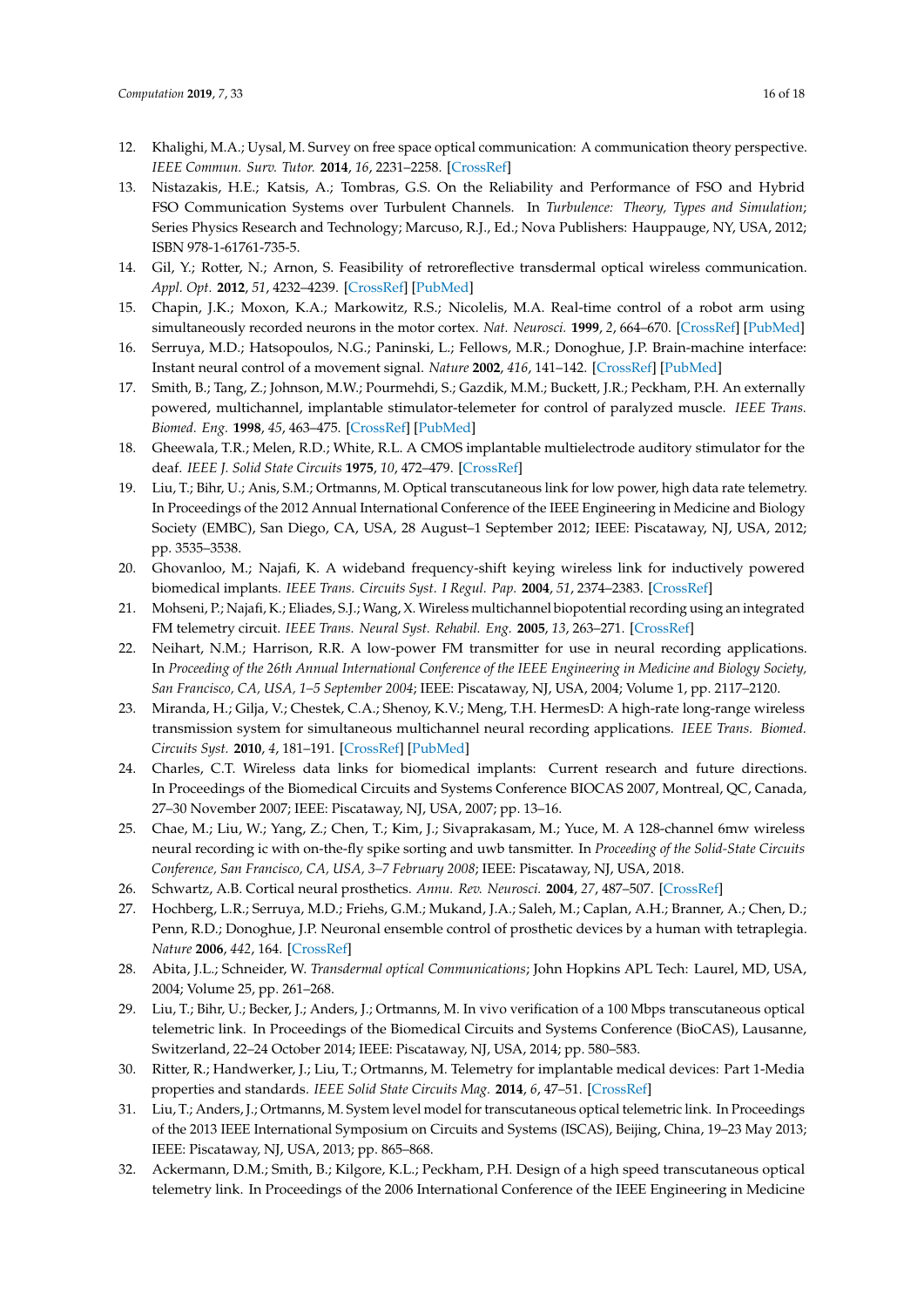and Biology Society, New York, NY, USA, 30 August–3 September 2006; IEEE: Piscataway, NJ, USA, 2006; pp. 2932–2935.

- 33. Ackermann, D.M.; Smith, B.; Wang, X.F.; Kilgore, K.L.; Peckham, P.H. Designing the optical interface of a transcutaneous optical telemetry link. *IEEE Trans. Biomed. Eng.* **2008**, *55*, 1365–1373. [CrossRef] [PubMed]
- 34. Yoon, Y.H.; Jung, E.S.; Song, B.S.; Lee, S.H.; Cho, J.H. Design of a transcutaneous infrared remote control for the totally implantable middle ear system. *IEICE Trans. Electron.* **2005**, *88*, 1896–1899. [CrossRef]
- 35. Parmentier, S.; Fontaine, R.; Roy, Y. Laser diode used in 16 Mb/s, 10 mW optical transcutaneous telemetry system. In Proceedings of the Biomedical Circuits and Systems Conference, BioCAS, Baltimore, MD, USA, 20–22 November 2008; IEEE: Piscataway, NJ, USA, 2008; pp. 377–380.
- 36. Trevlakis, S.E.; Boulogeorgos, A.A.A.; Karagiannidis, G.K. On the impact of misalignment fading in transdermal optical wireless communications. In Proceedings of the 7th International Conference on Modern Circuits and Systems Technologies (MOCAST), Thessaloniki, Greece, 7–9 May 2018; IEEE: Piscataway, NJ, USA, 2018; pp. 1–4.
- 37. Trevlakis, S.E.; Boulogeorgos, A.A.A.; Karagiannidis, G.K. Outage Performance of Transdermal Optical Wireless Links in the Presence of Pointing Errors. In Proceedings of the 2018 IEEE 19th International Workshop on Signal Processing Advances in Wireless Communications (SPAWC), Kalamata, Greece, 25–28 June 2018; IEEE: Piscataway, NJ, USA, 2018; pp. 1–5.
- 38. Trevlakis, S.; Boulogeorgos, A.A.; Karagiannidis, G. Signal Quality Assessment for Transdermal Optical Wireless Communications under Pointing Errors. *Technologies* **2018**, *6*, 109. [CrossRef]
- 39. Varotsos, G.K.; Nistazakis, H.E.; Tombras, G.S.; Aidinis, K.; Jaber, F.; Rahman, M. On the use of diversity in transdermal optical wireless links with nonzero boresight pointing errors for outage performance estimation. In Proceedings of the 2018 7th International Conference on Modern Circuits and Systems Technologies (MOCAST), Thessaloniki, Greece, 7–9 May 2018; IEEE: Piscataway, NJ, USA, 2019. in press.
- 40. Lange, S.; Xu, H.; Lang, C.; Pless, H.; Becker, J.; Tiedkte, H.J.; Hennig, E.; Ortmanns, M. An AC-powered optical receiver consuming 270µW for transcutaneous 2Mb/s data transfer. In Proceedings of the 2011 IEEE International Solid-State Circuits Conference, San Francisco, CA, USA, 20–24 February 2011; IEEE: Piscataway, NJ, USA, 2011; pp. 304–306.
- 41. Yang, F.; Cheng, J.; Tsiftsis, T.A. Free-space optical communication with nonzero boresight pointing errors. *IEEE Trans. Commun.* **2014**, *62*, 713–725. [CrossRef]
- 42. Boluda-Ruiz, R.; García-Zambrana, A.; Castillo-Vazquez, C.; Castillo-Vazquez, B. Novel approximation of misalignment fading modeled by Beckmann distribution on free-space optical links. *Opt. Express* **2016**, *24*, 22635–22649. [CrossRef] [PubMed]
- 43. Varotsos, G.K.; Nistazakis, H.E.; Tombras, G.S. OFDM RoFSO Links with Relays Over Turbulence Channels and Nonzero Boresight Pointing Errors. *J. Commun.* **2017**, *12*, 644–658. [CrossRef]
- 44. Varotsos, G.K.; Nistazakis, H.E.; Gappmair, W.; Sandalidis, H.G.; Tombras, G.S. DF Relayed Subcarrier FSO Links over Malaga Turbulence Channels with Phase Noise and Non-Zero Boresight Pointing Errors. *Appl. Sci.* **2018**, *8*, 2076–3417. [CrossRef]
- 45. Varotsos, G.K.; Nistazakis, H.E.; Stassinakis, A.N.; Volos, C.K.; Christofilakis, V.; Tombras, G.S. Mixed Topology of DF Relayed Terrestrial Optical Wireless Links with Generalized Pointing Errors over Turbulence Channels. *Technologies* **2018**, *6*, 121. [CrossRef]
- 46. Varotsos, G.K.; Nistazakis, H.E.; Gappmair, W.; Sandalidis, H.G.; Tombras, G.S. SIMO subcarrier PSK FSO links with phase noise and non-zero boresight pointing errors over turbulence channels. *IET Commun.* **2019**, *3*, 831–836. [CrossRef]
- 47. Navidpour, S.M.; Uysal, M.; Kavehrad, M. BER performance of free-space optical transmission with spatial diversity. *IEEE Trans. Wirel. Commun.* **2007**, *6*, 2813–2819. [CrossRef]
- 48. Xu, F.; Khalighi, A.; Caussé, P.; Bourennane, S. Channel coding and time-diversity for optical wireless links. *Opt. Express* **2009**, *17*, 872–887. [CrossRef] [PubMed]
- 49. Rachmani, R.; Arnon, S. Wavelength diversity in turbulence channels for sensor networks. In Proceedings of the 2010 IEEE 26th Convention of Electrical and Electronics Engineers in Israel (IEEEI), Eliat, Israel, 17–20 Novmber 2010; IEEE: Piscataway, NJ, USA, 2010; pp. 915–918.
- 50. Tsiftsis, T.A.; Sandalidis, H.G.; Karagiannidis, G.K.; Uysal, M. Optical wireless links with spatial diversity over strong atmospheric turbulence channels. *IEEE Trans. Wirel. Commun.* **2009**, *8*, 951–957. [CrossRef]